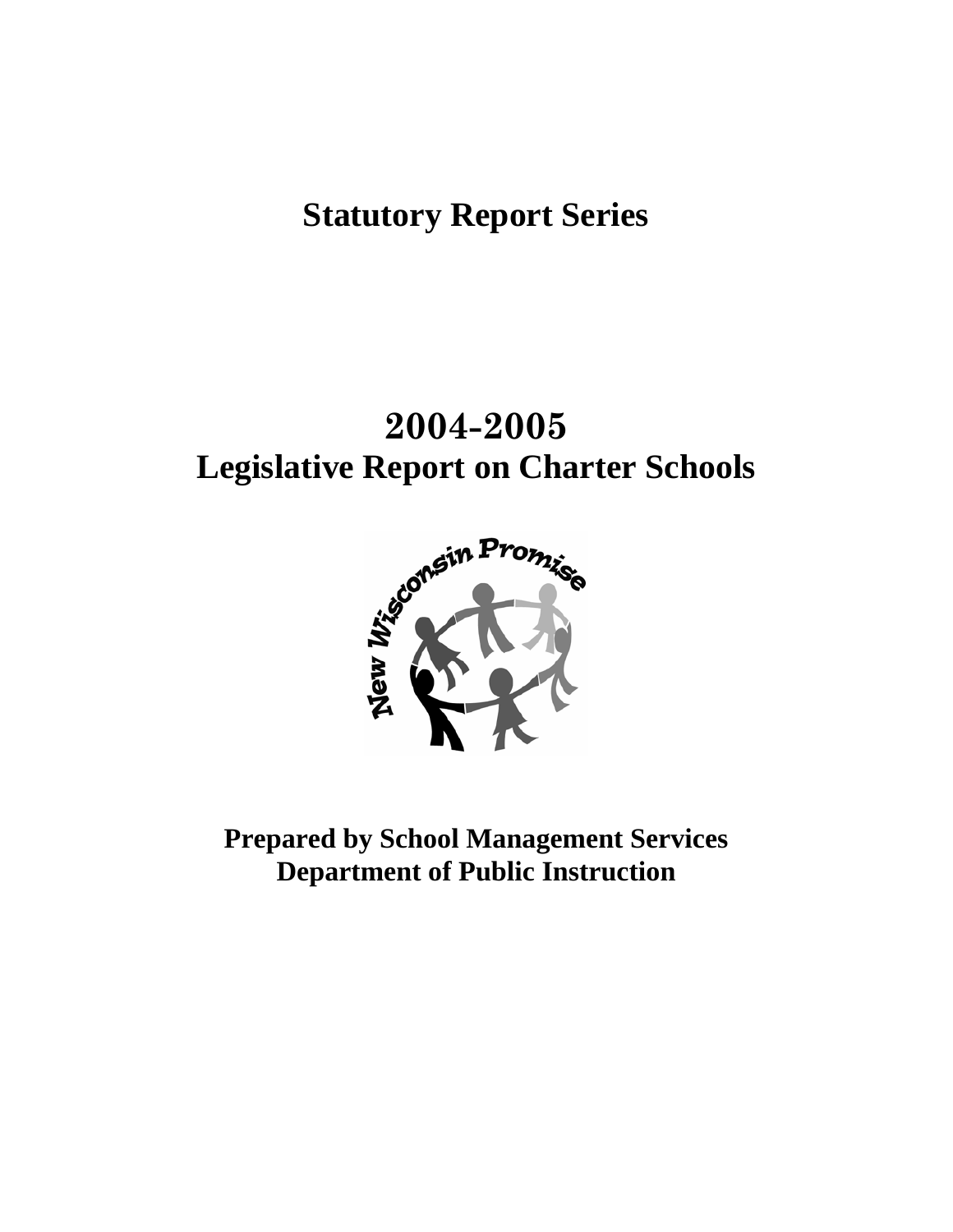# Acknowledgements

Beginning in the 2001-2002 school year, the Wisconsin Department of Public Instruction has produced an annual report on charter schools in the state. Specifically, the report gathers data on the number of charter school petitions and proposals and the specific action taken by school boards on these petitions and proposals. This is the fourth report which presents data on charter activity in the state during the 2004-2005 school year. This and previous reports document the growing support for charter schools across the state.

The research for this report was undertaken by DPI staff. The report was prepared by Sharon Wendt, Margaret McMurray , Latoya Holiday and Jennifer Paepke. Robert A. Soldner provided support and supervision for the project. Finally, Patricia Stutz created the map, Jon Wellskopf created the electronic survey, and Jackie Abel formatted the report.

> Prepared by: Sharon Wendt Margaret McMurray Latoya Holiday Jennifer Paepke

> > Date: July 2007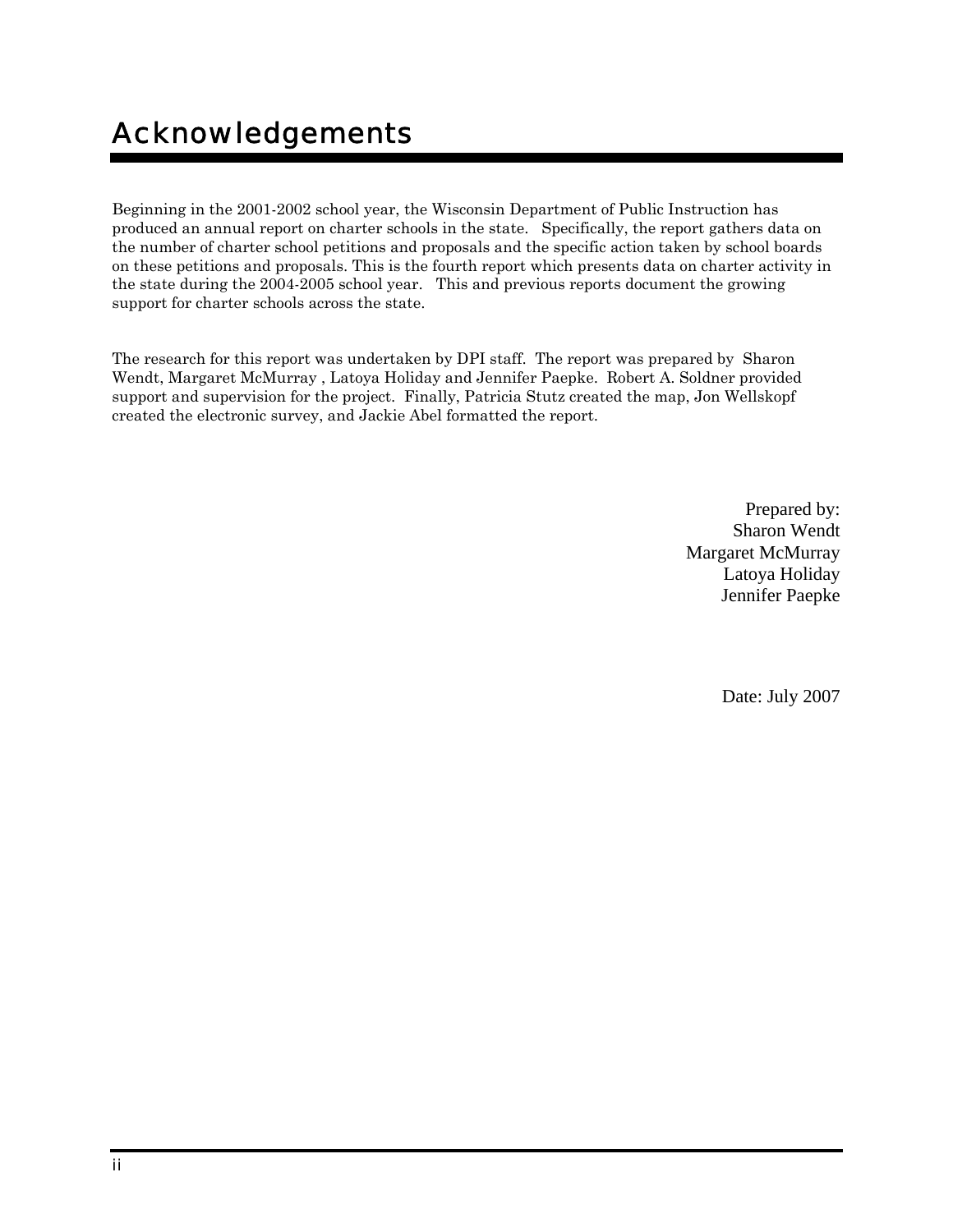# **Table of Contents**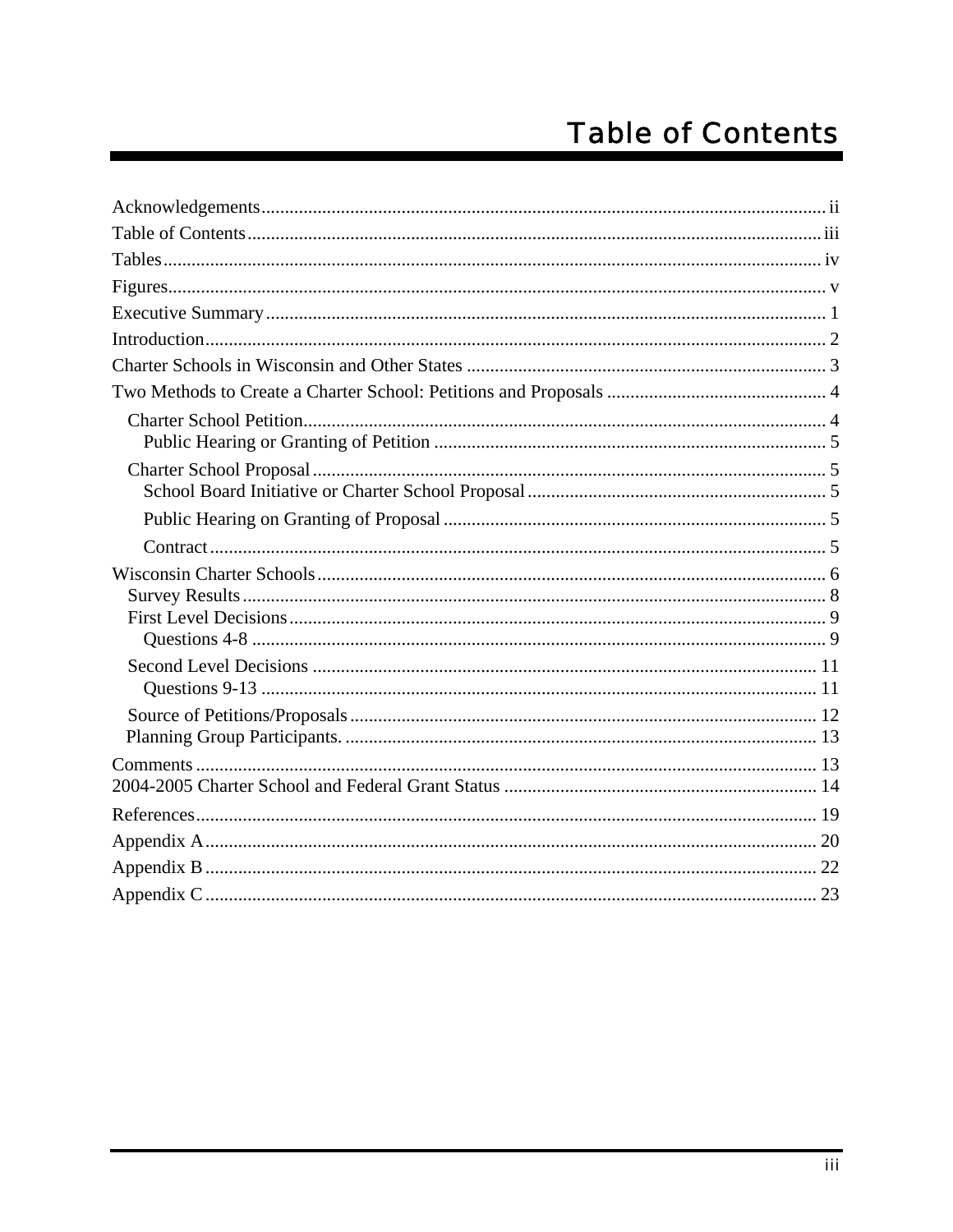# Tables

| Table 1  |                                                                        | 3         |
|----------|------------------------------------------------------------------------|-----------|
| Table 2  |                                                                        | 6         |
| Table 3  |                                                                        |           |
| Table 4  |                                                                        | 10        |
| Table 5  |                                                                        | <b>11</b> |
| Table 6  |                                                                        |           |
| Table 7  |                                                                        |           |
| Table 8  |                                                                        |           |
| Table 9  | Action Taken by the Department of Public Instruction and School Status | 14        |
| Table 10 |                                                                        |           |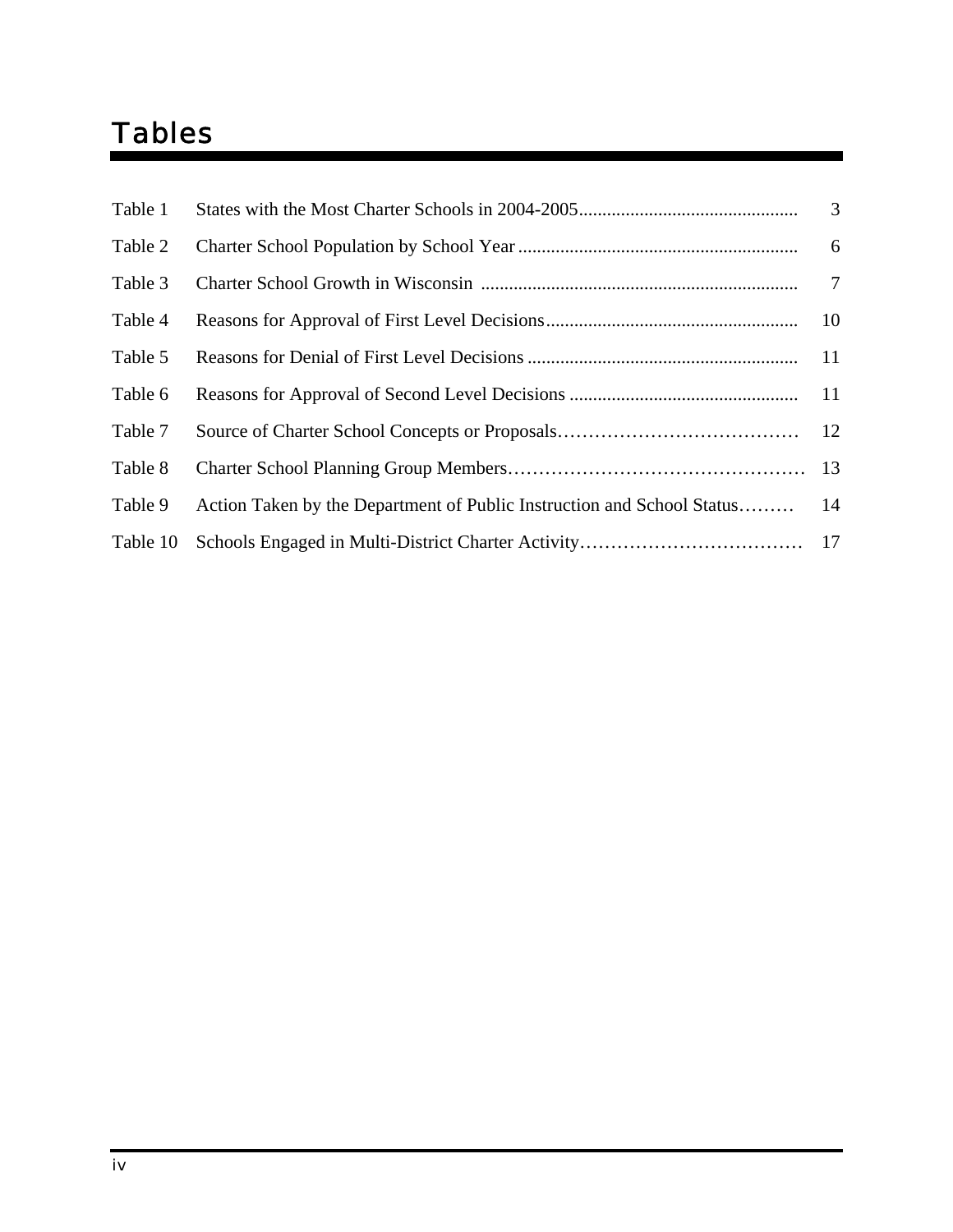| Figure 1 | New charter school petitions in the 12 Cooperative Educational Service Agency     |     |
|----------|-----------------------------------------------------------------------------------|-----|
| Figure 2 | School districts with new charter school petitions compared with school districts | - 9 |
| Figure 3 |                                                                                   |     |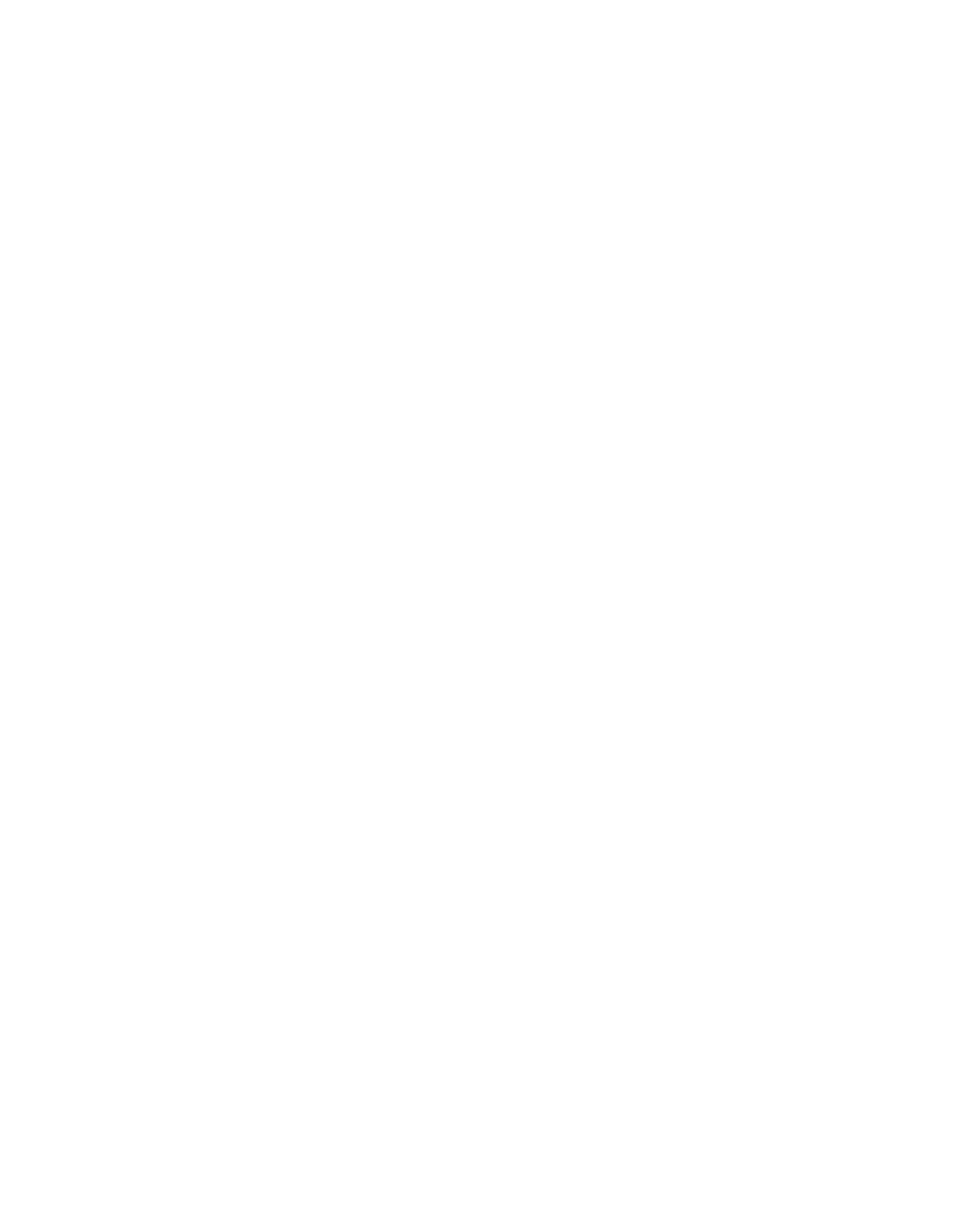This report offers a summary of charter school activity in the 426 Wisconsin school districts during the 2004-2005 school year. The purpose of this report is to identify and describe the actions taken on new charter school petitions or proposals. The data is based upon an electronic survey administered by the Wisconsin Department of Public Instruction (DPI), document review, and follow up contacts with local school district officials. As stated in § 115.28 (49), Wis. Stats., the department is required to submit this report to the Legislature in the manner provided under § 13.172 (2), Wis. Stats., regarding the status of existing charter schools, the number of petitions for new charter schools, and school board as well as departmental action taken on petitions for new charter schools.

An electronic survey was administered to the 426 Wisconsin public school districts. Using a mixed mode methodology that included an online survey, e-mails, letters and phone calls, a 100 percent response rate was achieved. Document review included federal charter school grant applications and annual charter school publications. Additionally, follow-up phone calls were made to districts that submitted federal charter school grant applications or who were identified as members of a consortium on grant applications submitted to the DPI and not reported on the electronic survey.

For the purposes of this report, two distinct levels of decision-making were documented. A firstlevel decision is defined as a concept approval or participation in a consortium whereby a school board supported further study of the charter school concept (of a proposed charter school) or a school board clerk and district administrator provided a signature on a charter school planning grant application submitted to the department for the purposes of seeking federal grant funds to develop a new charter school. A second-level decision is defined as a decision to issue a charter, provide a signature on an agreement to participate in a multi-district charter school, or a school board official signature on an implementation grant to seek federal charter school start up funds from the department.

During the 2004-2005 school year, there were 102 *first level* charter school decisions made by 63 school boards statewide and 83 *second level* charter school decisions made by 54 school boards statewide. Ninety-eight of 102 (96.1 percent) proposals were approved at the level one decision, and four (3.9 percent ) were denied. At the *level two* decision, 80 (96.4 percent) proposals were approved and 3 (3.6 percent) proposals were denied. Fourteen school districts reported a *second level* decision but not a *first level* decision, bringing the total number of districts reporting charter school activity between July 1, 2004 and June 30, 2005 to 77 (18.1 percent) of Wisconsin's 426 public school districts.

This study shows that charter school planners sought petition approval and school boards approved proposals at the first and second levels in order to realize an alternative vision for schooling, serve special populations, and increase student achievement, among other reasons. The possibility of political ramifications, lack of district capacity to support a charter, and declining enrollment, among others, were cited as reasons for denial of petitions at the first and second level. The denial or limitation of federal charter school grant funds—which cannot be used for salaries, facility leasing, or student transportation—contributes to the lack of charter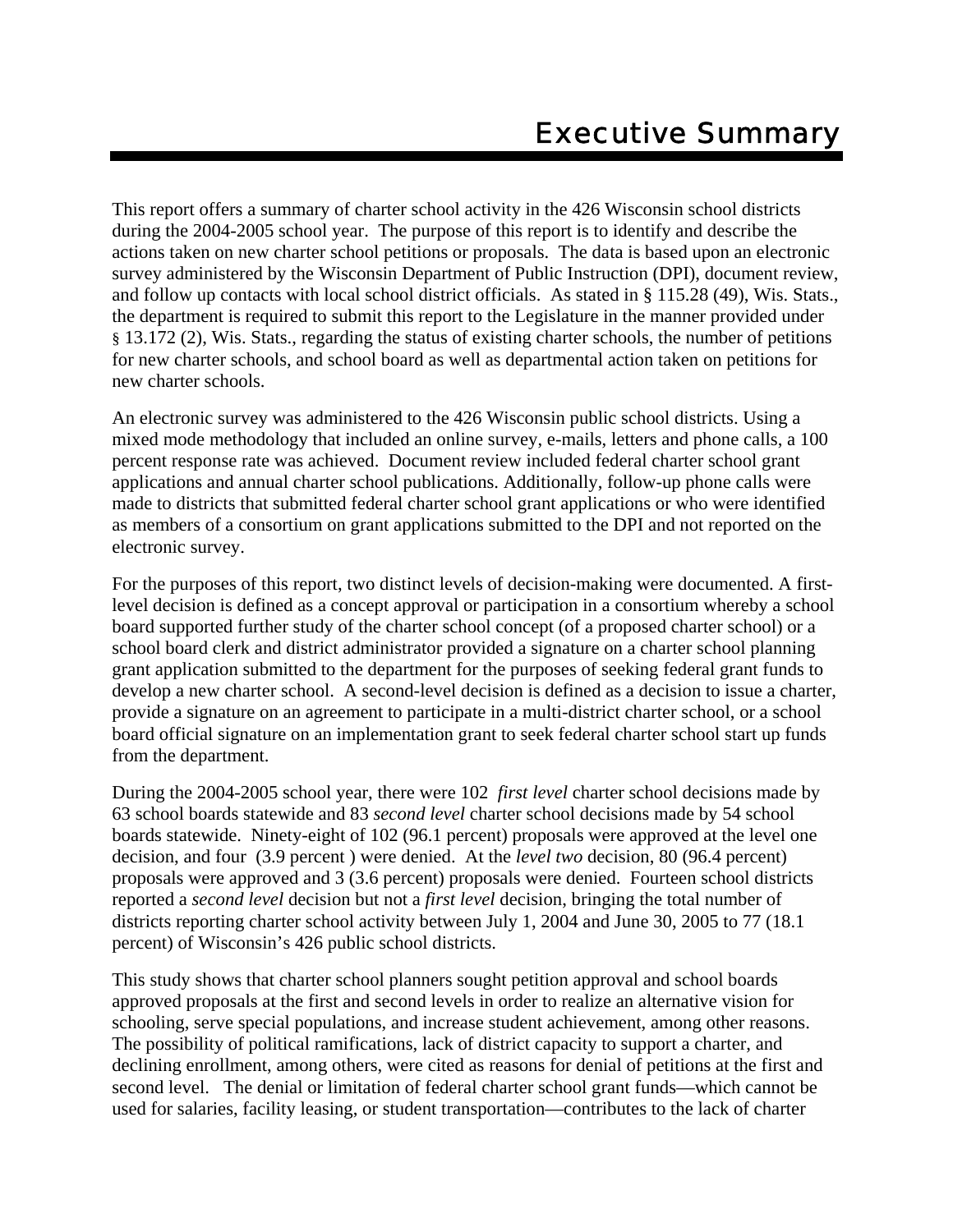school development at the first-level decision. Charter School Program funds are intended to provide seed money for charter school development as opposed to ongoing funds to cover expenses such as staffing, pupil services or building costs.

# Introduction

The Wisconsin Charter School Program was established in 1993 to provide educational alternatives for students in kindergarten through grade twelve. The initial law permitted 10 school districts to establish up to two charter schools each and created a ceiling of 20 schools statewide. Thirteen charter schools were created under this early law. In 1995, revisions to the charter school law gave chartering authority to all school boards statewide and eliminated the cap on the total number of charter schools that could be created in the state. In 1997, the state legislature gave chartering authority in Milwaukee to the chancellor of the University of Wisconsin–Milwaukee (UWM), to the Milwaukee Area Technical College (MATC), and to the Common Council of the City of Milwaukee. In 2001 Wisconsin Act 16, the 2001-2003 budget bill, gave limited chartering authority to the University of Wisconsin-Parkside to create a charter school for no more than 400 children.

During the 2004-2005 school year there were 161 operating charter schools authorized by 71 Wisconsin school boards and 12 charter schools authorized by non-school board sponsors. A recent report evaluating the role and processes of authorizers in 24 states gave Wisconsin above average scores for every criterion used to evaluate the charter approval process (Palmer, Dau, & Shekerjian, 2003). Respondents in this study described the approval process in Wisconsin to be nonpolitical and focused on application quality. Application procedures were noted as varying from district to district, with some but not all having formal application processes.

While there are multiple authorizers in the state of Wisconsin, this report specifically addresses local school board action as required by the legislature and does not include activity or action taken on new charter school petitions or proposals by non-school board sponsors.

In 2002, the DPI applied for and was awarded a three year, \$27 million federal grant by the United States Department of Education (USDE) to support planning and start up of new charter schools and the dissemination of best practices to increase student achievement in charter schools. The state charter plan submitted to the USDE by the DPI projected 150 operating charter schools by the 2004-2005 school year. As noted above, at the beginning of the 2004- 2005 school year there were 161 operating charter schools; thus, the number of charter schools has exceeded this projection.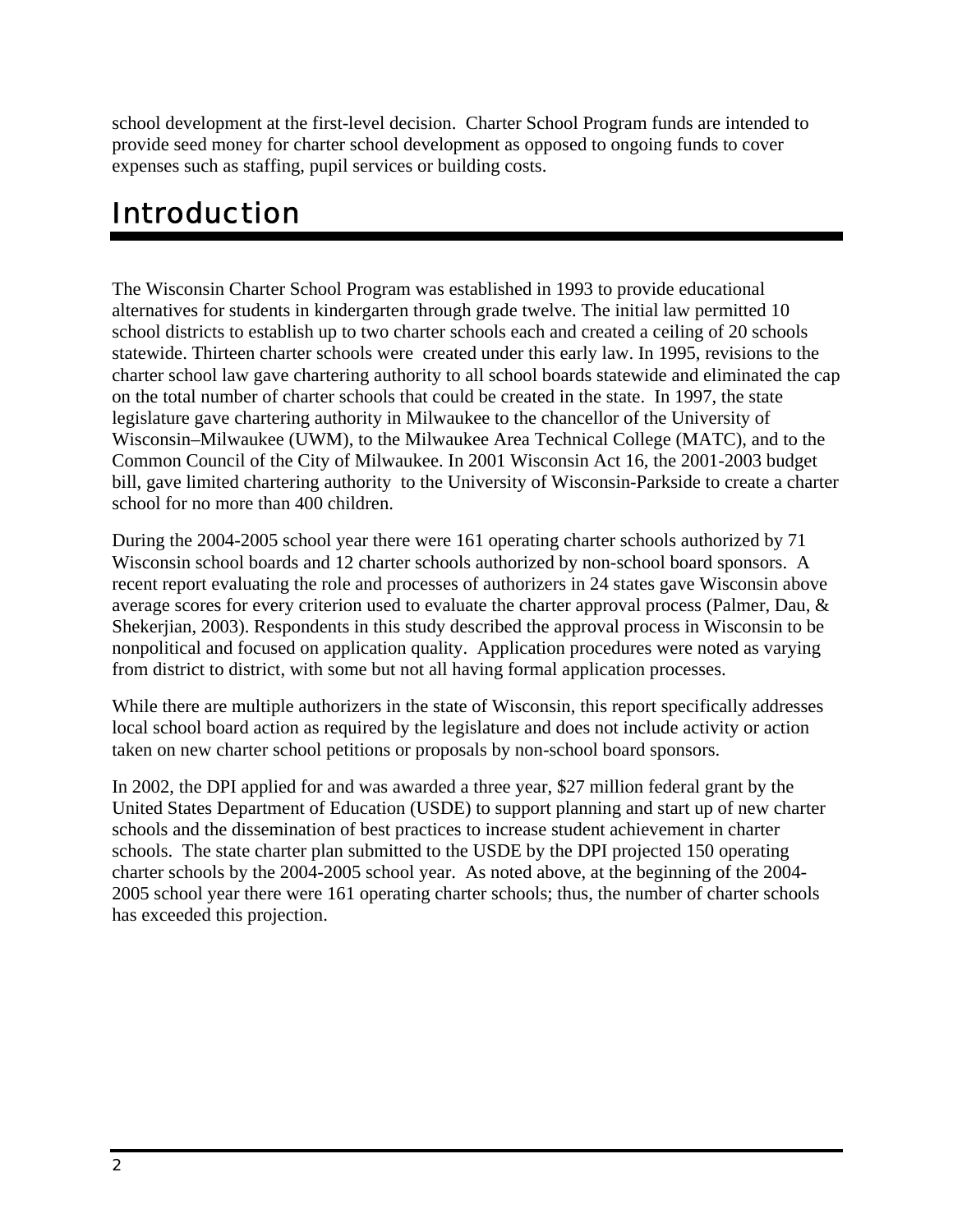# Charter Schools in Wisconsin and Other States

Charter schools, as defined by the United States Department of Education are a form of public school choice providing increased innovative educational options for parents and students. At the federal level, significant funding has been allocated to promote charter schools and to encourage states to enact charter school legislation. The 2005 appropriation for the USDE Public Charter Schools Program was over \$216 million. As of the 2004-2005 school year, 40 states, the District of Columbia and Puerto Rico have signed charter school legislation into law, and 39 of these states have operating charter schools. Tennessee is the only state with a charter law that does not have any operating charter schools (WestEd, 2006). The first charter school law in the country was created in Minnesota in 1991 and the country's first charter school opened in the Minneapolis-St. Paul area in 1992. Ten years later, in the 2000-2001 school year, there were over 1,700 charter schools operating, serving approximately 430,000 school children (Hill et al., 2001). As of the 2004-2005 school year there were approximately 3,400 charter schools in operation across the nation serving nearly one million students, representing 4 percent of all public schools and 2 percent of all students attending public schools (Hassel, Ziebarth & Steiner, 2005).

Wisconsin's charter law was conceived in 1993. The first charter school in Wisconsin was authorized by the Stevens Point Area School Board in 1994. During the 2004-2005 school year, there were 161 operating charter schools in Wisconsin making the state rank  $7<sup>th</sup>$  in total number of operating charter schools among the 40 states with operating charter schools. Table 1 presents the top ten states in the country with the largest number of operating charter schools.

| States with the Most Charter Schools in 2004-2005 compared to 200 |           |                           |  |
|-------------------------------------------------------------------|-----------|---------------------------|--|
|                                                                   |           | <b>Number of Charters</b> |  |
| <b>State</b>                                                      | 2003-2004 | 2004-2005                 |  |
| California                                                        | 500       | 556                       |  |
| Arizona                                                           | 491       | 492                       |  |
| Florida                                                           | 258       | 311                       |  |
| Texas                                                             | 241       | 242                       |  |
| Michigan                                                          | 210       | 229                       |  |
| Ohio                                                              | 142       | 208                       |  |
| Wisconsin                                                         | 134       | 161                       |  |
| Pennsylvania                                                      | 103       | 114                       |  |
| Minnesota                                                         | 95        | 113                       |  |
| North Carolina                                                    | 94        | 98                        |  |

 $\blacksquare$  Table 1

*States with the Most Charter Schools in 2004-2005 compared to 2003-2004 School Year* 

Sources: Center for Education Reform, October 2005; National Charter School Research Project, November 2006. Wisconsin numbers obtained from the Department of Public Instruction.

Federal charter school planning and implementation start-up funds awarded to the DPI by the USDE are disseminated through the Wisconsin Charter School Program to support the development of successful charter schools. While charter school grant funds may influence and encourage the development of charter schools, chartering a new school at the local level is a separate and distinct activity from applying for charter school grant funds. Chartering requires communication and decision making between the operator of the charter school and the local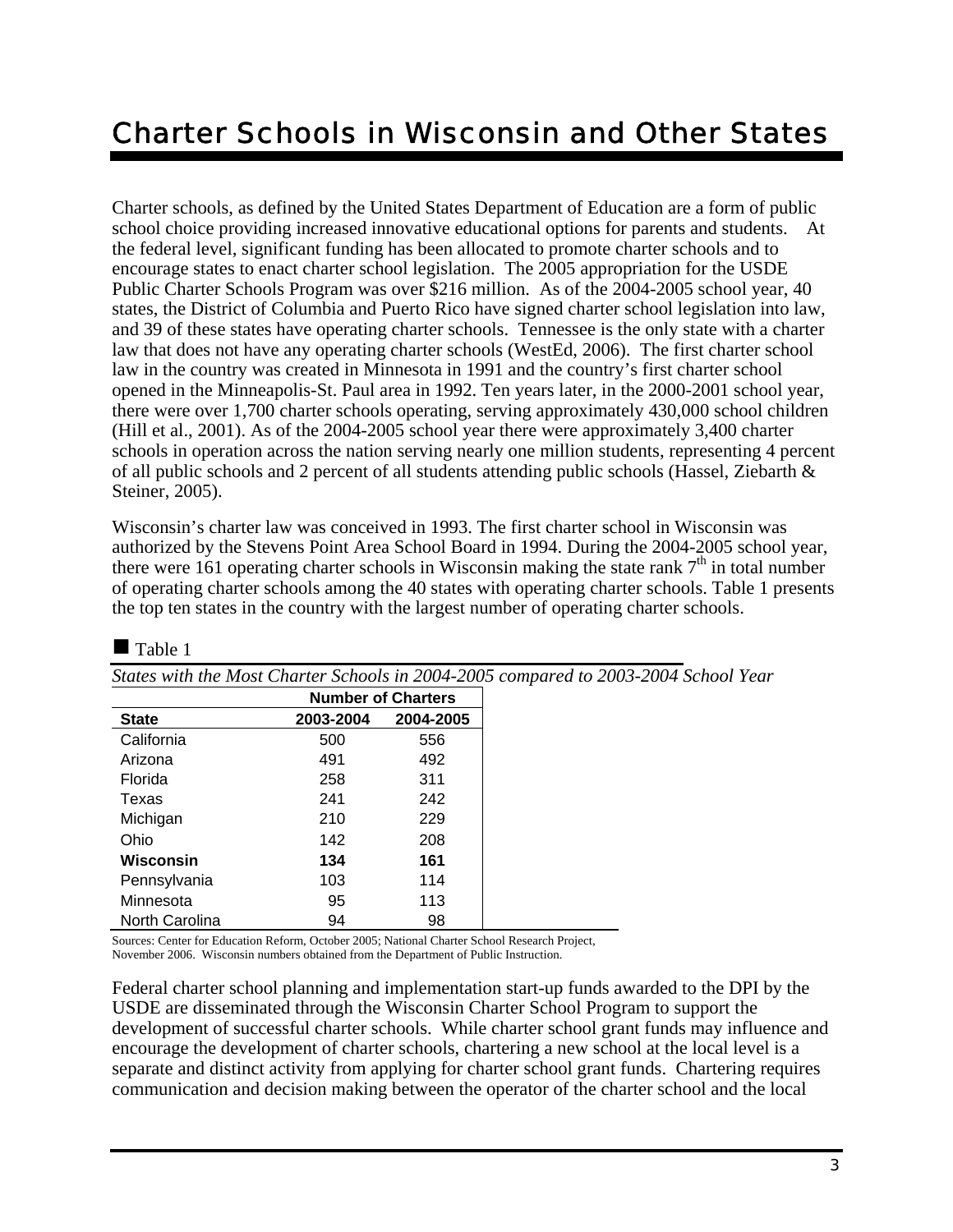school administration and school board. There are two approaches to developing a charter school at the local level: petitions and proposals, each is discussed below.

# Two Methods to Create a Charter School: Petitions and Proposals

## Charter School Petition

A written petition requesting the school board to establish a charter school must be filed with the school district clerk. A petition must be signed by at least 10 percent of the teachers employed by the school district or by at least 50 percent of the teachers employed at one school of the school district. By law, a petition includes all of the following:

- 1. The name of the person who is seeking to establish the charter school.
- 2. The name of the person who will be in charge of the charter school and the manner in which administrative services will be provided.
- 3. A description of the educational program of the school.
- 4. The methods the school will use to enable pupils to attain the educational goals under §. 118.01, Wis. Stats.
- 5. The method by which pupil progress in attaining the educational goals under § 118.01, Wis. Stats. will be measured.
- 6. The governance structure of the school including the method to be followed by the school to ensure parental involvement.
- 7. Subject to sub. (7) (a) and (am) and §118.19 (1), Wis. Stats. and §121.02 (1) (a) 2., Wis. Stats., the qualifications that must be met by the individuals to be employed in the school.
- 8. The procedures that the school will follow to ensure the health and safety of the pupils.
- 9. The means by which the school will achieve a racial and ethnic balance among its pupils that is reflective of the school district population.
- 10. The requirements for admission to the school.
- 11. The manner in which annual audits of the financial and programmatic operations of the school will be performed.
- 12. The procedures for disciplining pupils.
- 13. The public school alternatives for pupils who reside in the school district and do not wish to attend or are not admitted to the charter school.
- 14. A description of the school facilities and the types and limits of the liability insurance that the school will carry.
- 15. The effect of the establishment of the charter school on the liability of the school district.
- 16. The amount to be paid to the charter school during each school year of the contract.

To assist planners and authorizers, the DPI has established a contract benchmark sheet for guidance purposes that outlines required and suggested items for inclusion in a charter school contract (see Appendix A).

A petition is a culmination of collaborative effort between local groups, usually including teachers, administrators, parents, community members, universities or technical colleges, Cooperative Educational Service Agencies, students, and-not-for profit or for-profit businesses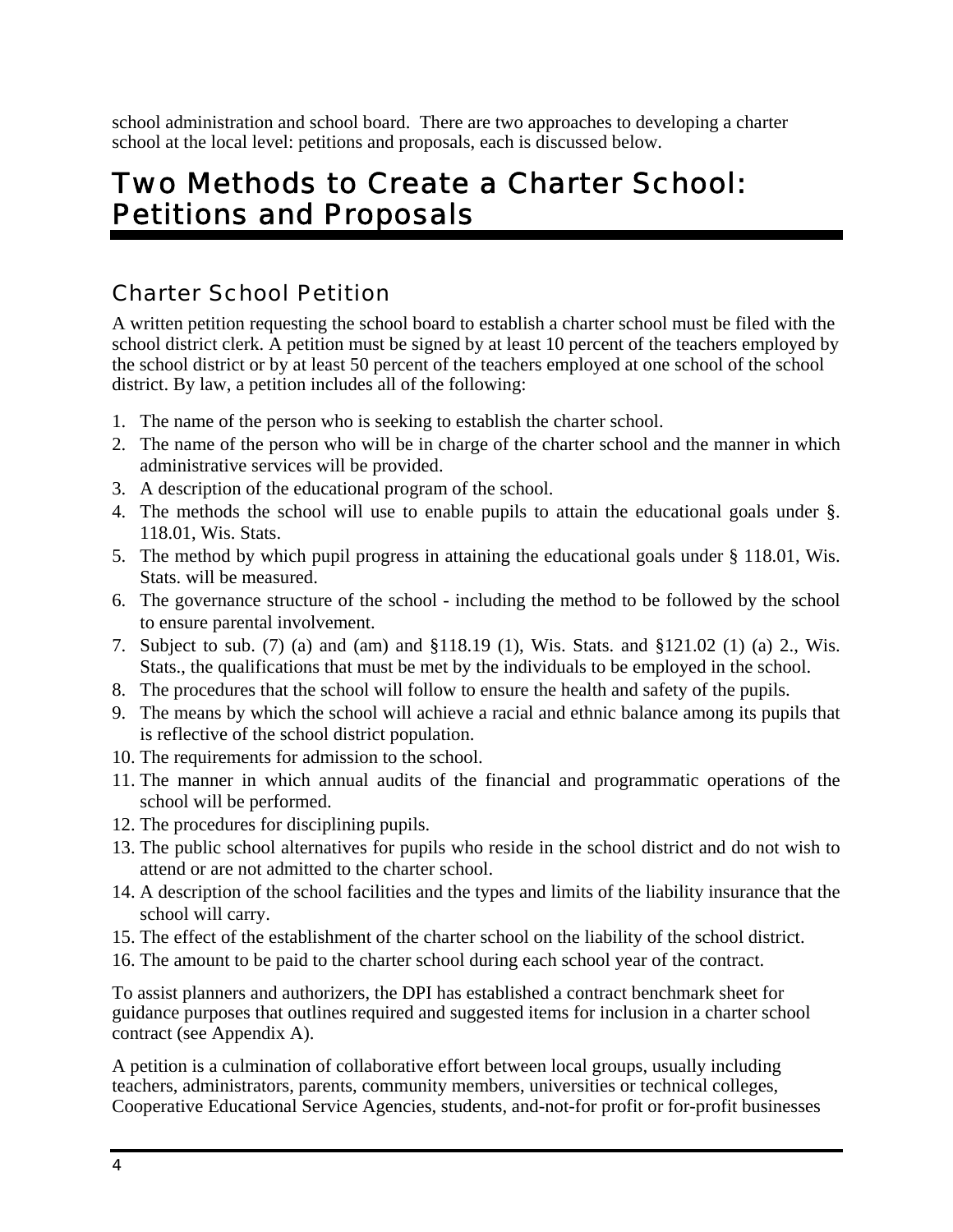or agencies. Planning requires an understanding of state and federal law as it relates to education, local needs and educational options.

### *Public Hearing or Granting of Petition*

A school board must hold a public hearing within 30 days after receiving a charter school petition. At the hearing, the school board, as part of the review process, considers the level of employee and parental support for the establishment of the charter school described in the petition and the fiscal impact of the establishment of the charter school on the school district. After the hearing, the school board may grant or deny the petition.

A school board may grant a petition that would result in the conversion of all of the public schools in the school district to charter schools if all of the following apply:

- 1. At least 50 percent of the teachers employed by the school district sign the petition.
- 2. The school board provides alternative public school attendance arrangements for pupils who do not wish to attend or are not admitted to a charter school.

In Milwaukee, if a school board denies a petition, the person seeking to establish the charter school may, within 30 days after receiving the denial, appeal the denial to the DPI. The department shall issue a decision within 30 days after receiving the appeal. The DPI's decision is final, and by statute is not subject to judicial review.

## Charter School Proposal

### *School Board Initiative or Charter School Proposal*

A school board may on its own initiative contract with a person to operate a charter school. The contract must include all of the 16 provisions required in a petition and may include other provisions as agreed to by all parties. Planning requires an understanding of state and federal law as it relates to education and an awareness of local needs and educational options.

### *Public Hearing on Granting of Proposal*

At least 30 days before entering into a contract that would convert a private school to a charter school or that would establish a charter school that is not an instrumentality of the school district, the school board shall hold a public hearing on the contract. At the hearing, the school board shall consider the level of employee and parental support for the establishment of the charter school and the fiscal impact of the establishment of the charter school on the school district. A school board may not enter into a contract that would result in the conversion of all of the public schools in the school district to charter schools *unless* the school board provides alternative public school attendance arrangements for pupils who do not wish to attend or are not admitted to a charter school.

### *Contract*

Whenever a school board intends to establish a charter school,  $\S118.40$  (1), Wis. Stats., requires notification of the State Superintendent of its intention. A notice must include a description of the proposed school. A charter school contract, submitted to the department and which must include sixteen items according to §118.40, Wis. Stats., satisfies this required notification.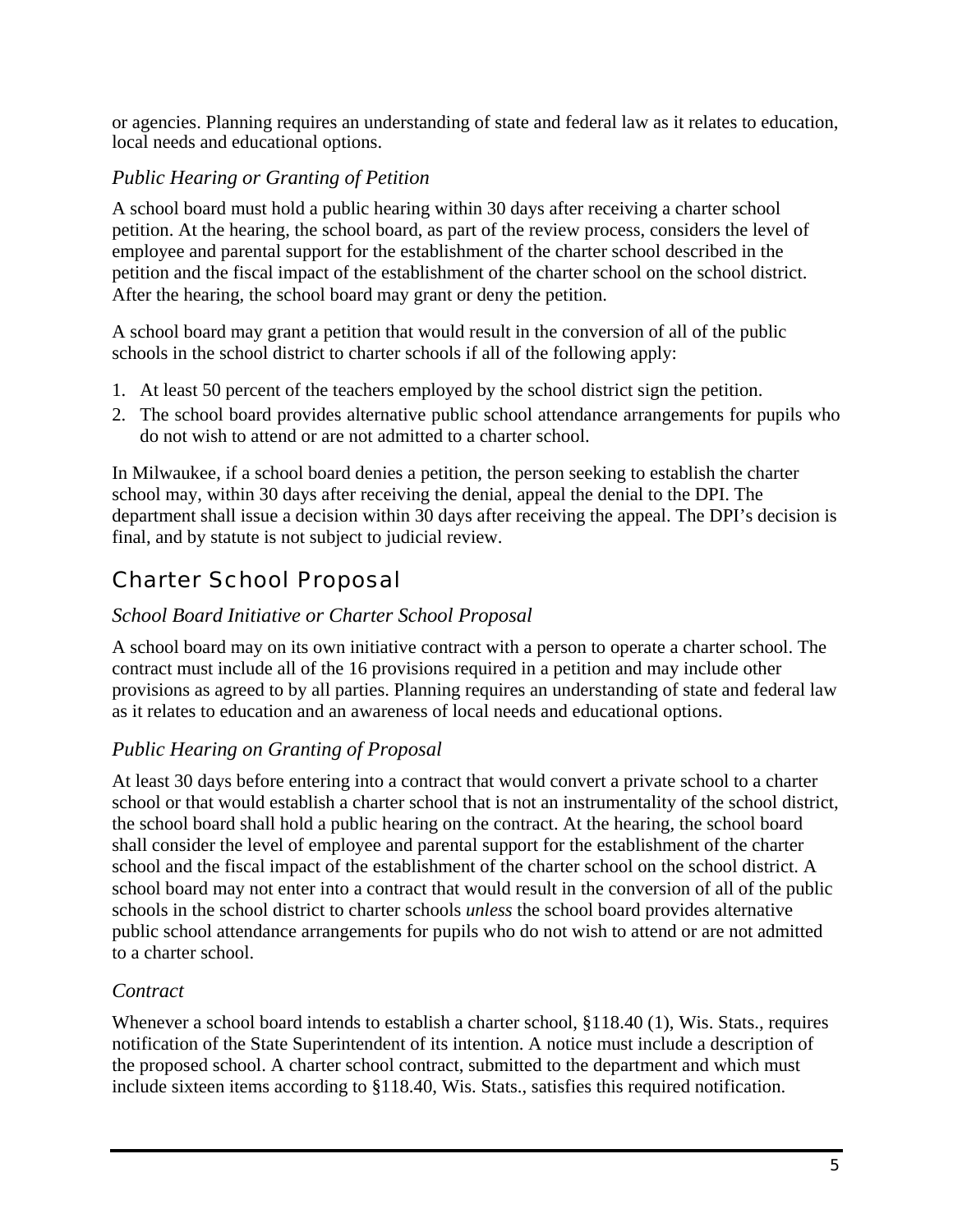A contract between a school board and a charter school operator may be for any term not exceeding five school years and may be renewed for one or more terms not exceeding five school years. The contract must specify the amount to be paid to the charter school during each school year of the contract. The contract often includes reasons and procedures for revocation or renewal.

## Wisconsin Charter Schools

Wisconsin's charter schools are intended to encourage innovation in school organization and instruction. Charter schools are accountable in three major areas: 1) student achievement, 2) fiscal management, and 3) adherence to their contracts and the charter school law. Charter schools in Wisconsin are exempt from most state requirements regarding public education but are not exempt from federal laws governing regular or special education or civil rights policies, nor are they exempt from local school board policies unless negotiated and documented in the charter contract. Charter school developers are free to be creative in setting up independent governance and administrative structures.

Under federal law, charter schools cannot charge tuition and must be equally accessible to all students in the school district. Preference in admission must be given to students living within the attendance area of an existing school that is converted to a charter school. Further, if more students apply for admission to charter schools than can be accommodated, students are admitted on the basis of a single lottery.

Charter schools may not discriminate on the basis of sex, race, religion, national origin, ancestry, pregnancy, marital or parental status, sexual orientation, or physical, mental, emotional, or learning disability. Specific information regarding special education may be found at the web address: http://www.dpi.state.wi.us/dpi/dlsea/een/index.html .

Attendance at a charter school must be voluntary. Additionally, the district must provide alternative public education for pupils who do not wish to attend the charter school or who are not admitted to the charter school. The charter school contract must clearly describe how the school will achieve a racial and ethnic balance among its pupils and how the population of a charter school reflects the racial and ethnic balance in the school district as a whole. Table 2 is a breakdown of the Wisconsin charter school population compared to statewide data.

|                              | 2002--2003 |       | 2003-2004 |              | 2004-2005 |              |
|------------------------------|------------|-------|-----------|--------------|-----------|--------------|
|                              | Charter    | State | Charter   | <b>State</b> | Charter   | <b>State</b> |
| Asian/Pacific Islander       | 3.8%       | 3.3%  | 3.6%      | 3.4%         | 4.4%      | 3.4%         |
| Black, not Hispanic          | 40.2%      | 10.4% | 39.0%     | 10.5%        | 36.7%     | 10.5%        |
| Hispanic<br>American Indian/ | 11.8%      | 5.4%  | 13.6%     | 5.8%         | 14.8%     | 6.3%         |
| Alaskan Native               | 1.2%       | 1.5%  | 1.1%      | 1.4%         | $1.1\%$   | 1.5%         |
| White, not Hispanic          | 43.0%      | 79.5% | 42.8%     | 78.8%        | 42.9%     | 78.3%        |

 $\blacksquare$  Table 2

*Charter School Population by School Year* 

Source: PI-1290 - Fall Enrollment Report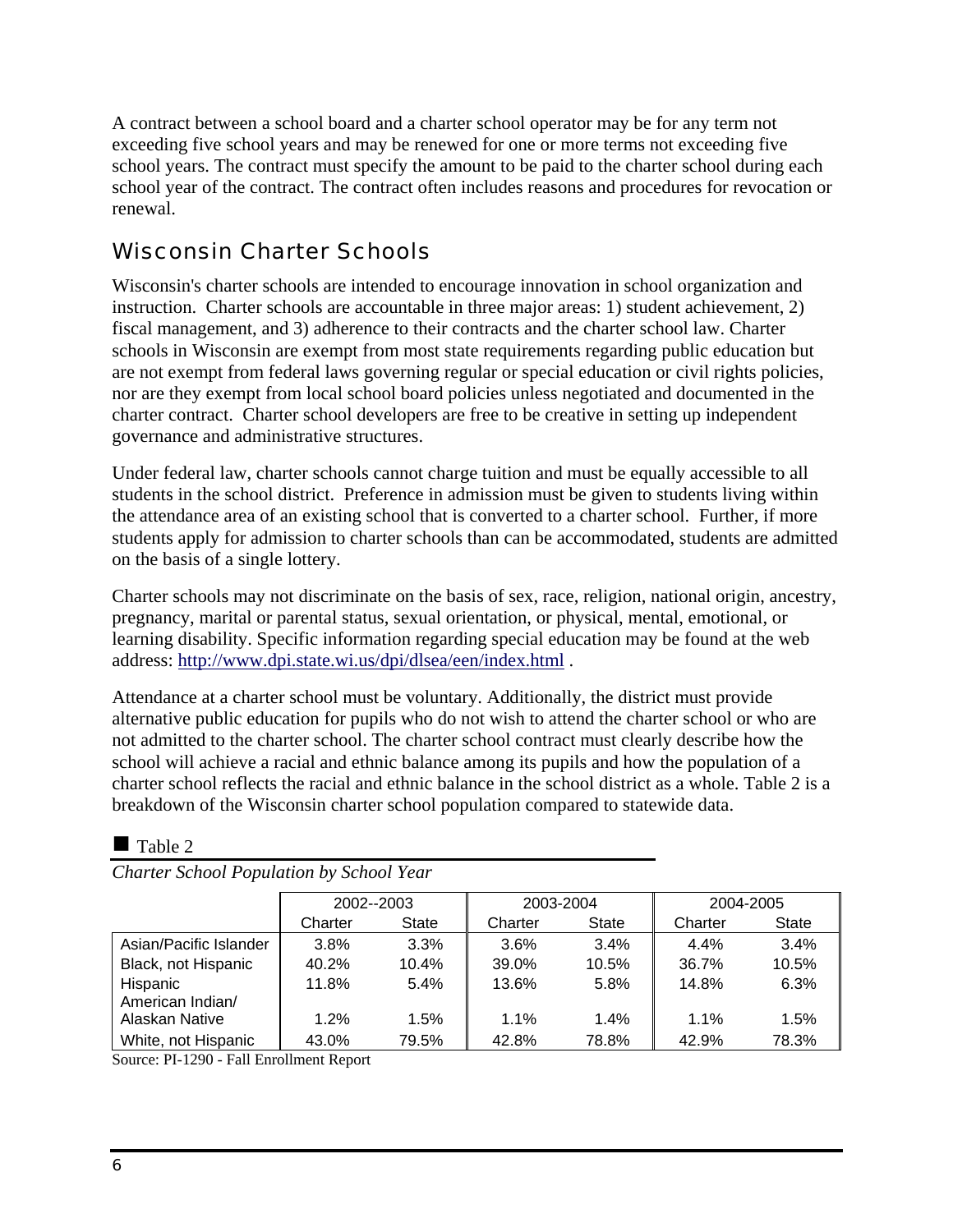Table 3 shows the growth of Wisconsin charter schools from fall of 1994 to fall of 2004. In the fall of 2004 there were 161 operating charter schools in Wisconsin. The net increase of 27 charter schools between the falls of 2003 and 2004 reflects the addition of 35 new charter schools, the closing of 7 charter schools and one charter school reporting an inactive status at the start of the 2004-2005 school year. The department publishes an annual charter school yearbook that includes a history of the Wisconsin charter school law, charter licensing requirements, and a description of each operating charter school in the state. This and other related information can be found on the charter school website at: http://dpi.wi.gov/sms/csindex.html .

#### $\blacksquare$  Table 3

| Charter School Growth in Wisconsin |  |  |
|------------------------------------|--|--|
|------------------------------------|--|--|

|           | Number of              |            |
|-----------|------------------------|------------|
| Year      | <b>Charter Schools</b> | % Increase |
|           |                        |            |
| 1994-1995 |                        |            |
| 1995-1996 | 8                      | 700%       |
| 1996-1997 | 13                     | 63%        |
| 1997-1998 | 18                     | 38%        |
| 1998-1999 | 40                     | 122%       |
| 1999-2000 | 63                     | 58%        |
| 2000-2001 | 86                     | 37%        |
| 2001-2002 | 109                    | 27%        |
| 2002-2003 | 129                    | 18%        |
| 2003-2004 | 134                    | 4%         |
| 2004-2005 | 161                    | 20%        |

This section reviewed the procedures for developing a charter school using two approaches, a petition or a proposal. The next section will provide an overview of petition and proposal activity in school districts and action taken by school districts and the department. For the purposes of this report, subsequent sections may use the terms 'proposal' and 'petition' interchangeably.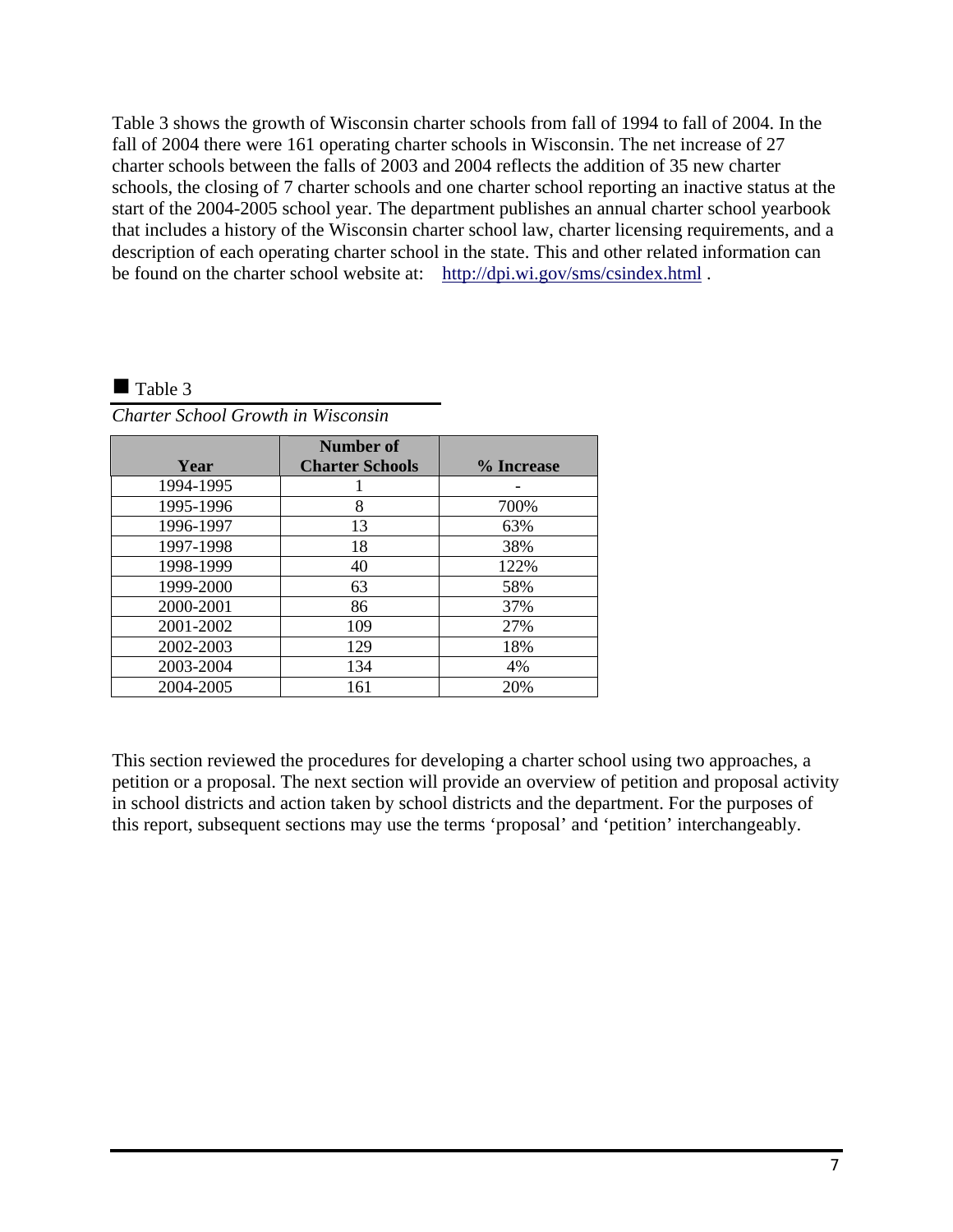## Survey Results

The department contacted all 426 school district superintendents by email with an introductory letter from the State Superintendent (see Appendix B). The information contained within this report reflects petition or proposal activity during the 2004-2005 school year collected from 426 school districts (100 percent) via an electronic online survey (see Appendix C). Where inconsistencies were noted between survey data and grant documentation, follow-up contacts were made. The results are a compilation from all data sources.

Questions one through three identified the district, district code and name and title of the person completing the survey. Questions four through fifteen dealt with substantive issues related to charter school creation and question sixteen was space provided for open comments about charter schools generally or comments specifically about the Wisconsin Charter School Program.

All of the 426 survey respondents indicated their position within the district. Within these responses, 366 (86 percent) indicated their title as being district administrator, district superintendent or assistant superintendent; 20 (4.7 percent) indicated their title as being director of learning, director of student achievement, director of student services, director of pupil services or director of instructional services; 19 (4.5 percent) indicated their position as charter school director or program manager, school principal or assistant principal; 12 (2.8 percent) indicated their position as assistant to the superintendent, administrative assistant or district secretary and the remaining 9 (2.1 percent) held positions such as director of business services, director of staff relations, community education director and others.

Figure 1 provides a breakdown by CESA of new charter school petitions filed during the 2004- 2005 school year compared to those filed in 2003-2004. The number of new petitions increased in all CESAs except CESAs 1, 4, and 12. CESA 2 shows the most notable increase with a total of 13 new petitions filed in 2004-2005 compared to only 4 in 2003-2004.

### $\blacksquare$  Figure 1

*Number of New Petitions and Proposals in each CESA in the 2003-2004 and 2004-2005 School Years* 

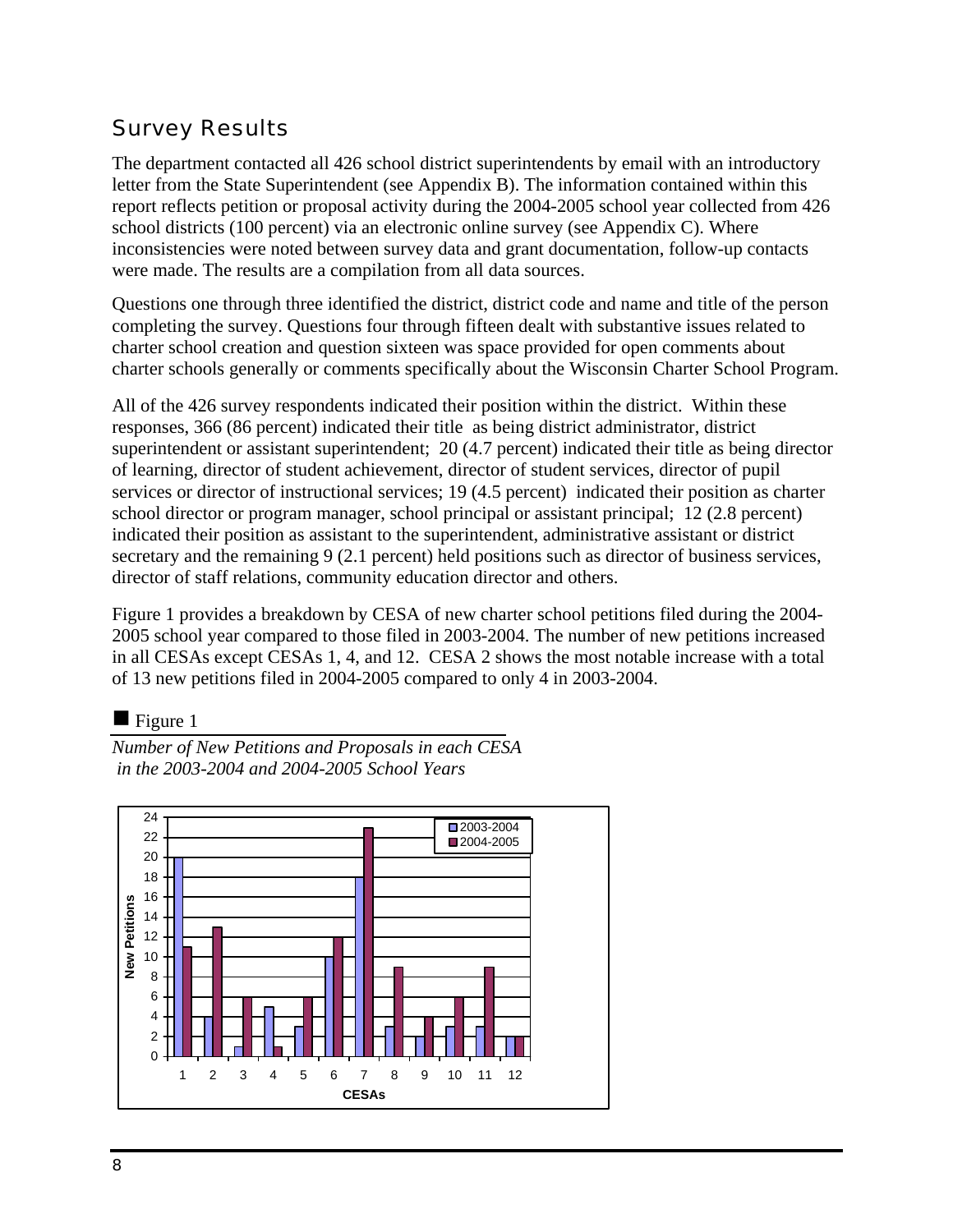Figure 2 displays the comparison of districts in 2004-2005 with operating charter schools to the number of districts with new petitions. Forty-two (67.0 percent) of the districts with petitions in 2004-2005 were first time authorizers. Again, as in 2003-2004, CESA 7 showed the most notable increase in districts with new petitions. Twelve of the thirteen districts with new petitions in CESA 7 made decisions regarding the Northeast Wisconsin Online Charter School managed by the Kohler School District and CESA 7. Table 10 lists all of the districts that were involved in multi-district /partner charter activity during the 2004-2005 reporting period.

### $\blacksquare$  Figure 2

*Comparison by CESA of existing authorizers to new authorizers in 2004-2005* 



## First Level Decisions

### *Questions 4-8*

District administrators were asked to report on the number of first level decisions approved and the number of first level decisions denied. Between July 1, 2004 and June 30, 2005, 63 (14.8 percent) of 426 school districts in the state of Wisconsin reported a total of 102 petitions or proposals filed with their school board. Respondents reported that at the first level, 98 (96.1 percent) proposals filed were approved. Districts reporting approval of a petition or proposal on the electronic survey provided a rationale for the action taken.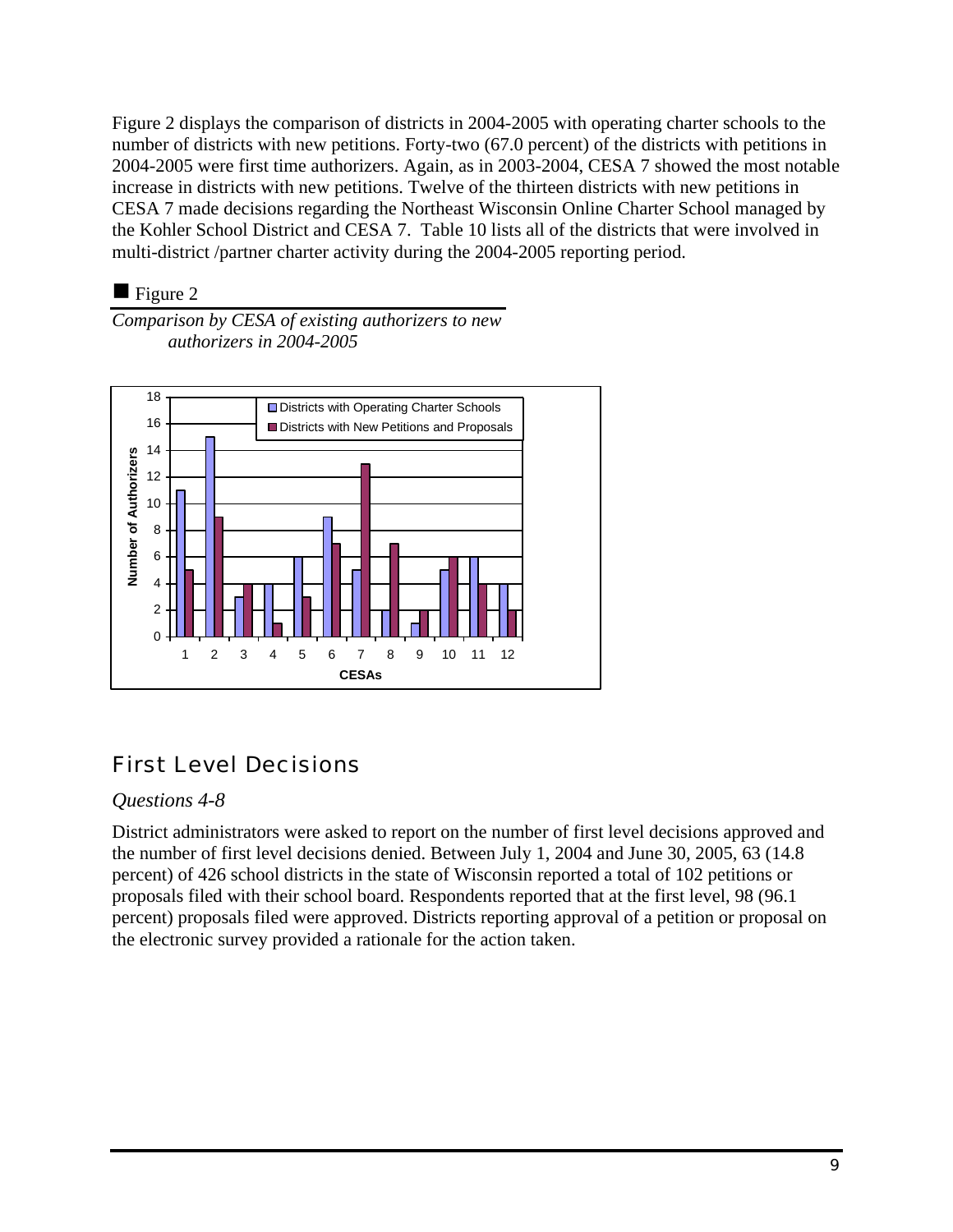$\blacksquare$  Table 4

|                                              | <b>Number</b> |            |
|----------------------------------------------|---------------|------------|
| Reason                                       | (n=98)        | Percentage |
| Realizes an alternative vision for schooling | 48            | 49.0%      |
| Increases student achievement                | 38            | 38.8%      |
| Serves a special population                  | 38            | 38.8%      |
| Increases parent/community involvement       | 34            | 34.7%      |
| Attracts students                            | 32            | 32.7%      |
| Participates in a charter school consortium  | 28            | 28.6%      |
| Other                                        | 3             | 3.1%       |

*Reasons for Approval of First Level Decisions* 

*Note:* Districts could provide more than one reason for approval. Therefore, the total exceeds 100%.

In 2004 a Final Report entitled *Evaluation of the Public Charter Schools Program* was issued by the United States Department of Education. This report detailed the reasons authorizers sponsor charter schools. Three types of authorizers were surveyed for this report; local authorizers, state authorizers, and university authorizers. Local authorizers who participated in the survey responded to survey questions on the basis of which factors they believed to be "very important" reasons to sponsor charter schools. The reason cited by 72 percent of local authorizers who participated in the survey as being very important to sponsorship of a charter school was to "create competition in the school system" (Finnigan et. al, 2004). The reason most cited by Wisconsin school boards for approving new petitions was "realizes an alternative vision for schooling" (49.0 percent). Similarly, 48 percent of local authorizers participating in the USDE evaluation survey cited "create alternatives for students and parents" as a very important reason to sponsor a charter school (Finnigan et. al, 2004).

Wisconsin school board authorizers cite "serving a special population" more frequently than local authorizers participating in the USDE evaluation survey, 38.8 percent compared to 20 percent. Forty-six percent of local authorizers in the USDE survey cited "keeping students in the public school system" as a very important reason to sponsor charters whereas 32.7 percent of Wisconsin school boards cite "attracts students" as a reason for approving new petitions (Finnigan et. al, 2004). A significant amount of districts in Wisconsin (34.7 percent) cited "increases parent/community involvement" as a reason for approving new petitions. This item was not one of the USDE survey items so it is unknown how important increasing parent and community involvement rates with those local authorizers who participated in the national survey.

Respondents indicating "other" to explain reasons for approval of first level decisions provided further explanation. The reasons given were "provides a project based research learning environment", "partnership created with [another] school district" and "whole school conversion".

Four districts reported a denial of a first level decision. Among the reasons for denial were declining enrollment, financial constraints, and withdrawal from a multi-district consortium. Two districts indicating "other" reported "political ramifications" and "capacity of district to support" as reasons for denying petitions at the first level.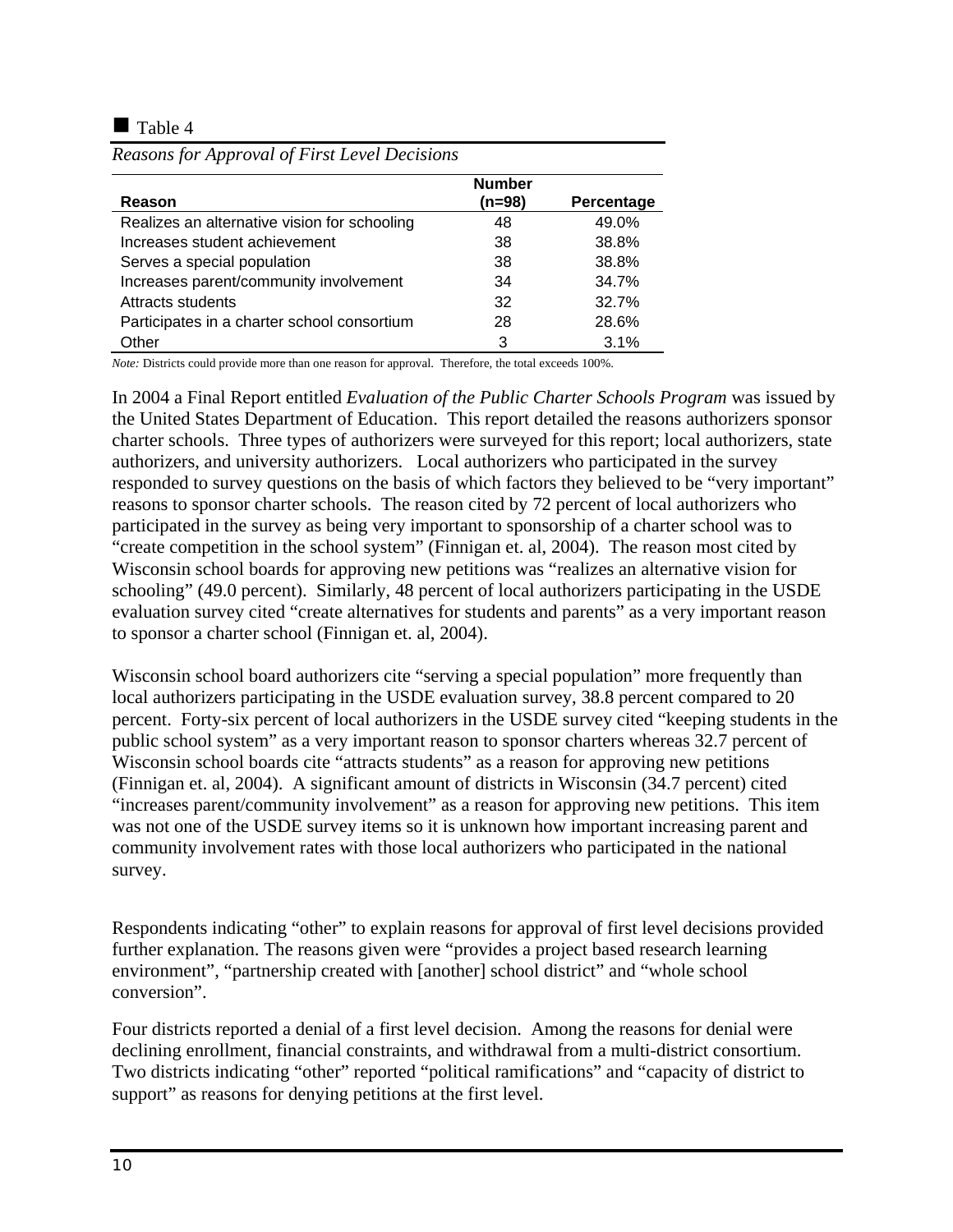$\blacksquare$  Table 5

|                                              | <b>Number</b> |            |
|----------------------------------------------|---------------|------------|
| Reason                                       | (n=4)         | Percentage |
| Declining enrollment                         | 2             | 50.0%      |
| Financial reasons                            | 2             | 50.0%      |
| Program not unique or innovative             | 0             | $0.0\%$    |
| Lack of teacher, parent or community support | 0             | $0.0\%$    |
| Liability of district                        | 0             | $0.0\%$    |
| Withdrew from multi-district consortium      | 1             | 25.0%      |
| Other                                        | 2             | 50.0%      |

*Reasons for Denial of First Level Decisions* 

*Note:* Districts could provide more than one reason for approval and, therefore, the total percentage exceeds 100.

## Second Level Decisions

#### *Questions 9-13*

Survey respondents were asked to report on the number of second level decisions approved and the number of second level decisions denied. Between July 1, 2004 and June 30, 2005, 54 (12.8 percent) of Wisconsin school districts reported making 83 second level decisions. Eighty decisions were approved at the second level and 3 were denied. Districts making second level decisions provided reasons for the approval and denial of the proposals.

#### $\blacksquare$  Table 6

*Reasons for Approval of Second Level Decisions* 

|                                             | Number   |            |
|---------------------------------------------|----------|------------|
| Reason                                      | $(n=80)$ | Percentage |
| Realizes alternative vision for schooling   | 41       | 51.3%      |
| Increases student achievement               | 34       | 42.5%      |
| Serves a special population                 | 34       | 42.5%      |
| Attracts students                           | 33       | 41.3%      |
| Increases parent/community involvement      | 30       | 37.5%      |
| Participates in a charter school consortium | 23       | 28.8%      |
| Other                                       | 1        | 1.3%       |

*Note:* Districts could provide more than one reason for approval and, therefore, the total percentage exceeds 100.

The reasons respondents provided for approving second level decisions are consistent with the reasons provided for approving first level decisions. "Realizes an alternative vision for schooling" was cited most frequently as a reason for approving a second level decision. "Serves a special population" and "increases student achievement" were the second most frequently cited reasons for approval of second level decisions mirroring those most frequently cited at the first level decision. A single district reporting "other" stated that decisions were approved in order to "provide a project based research learning environment." Reasons given for denial of decisions at the second level are also similar to those reported for level one denials. Respondents cited "declining enrollment" and "financial reasons" as explanation for denial of decisions at the second level.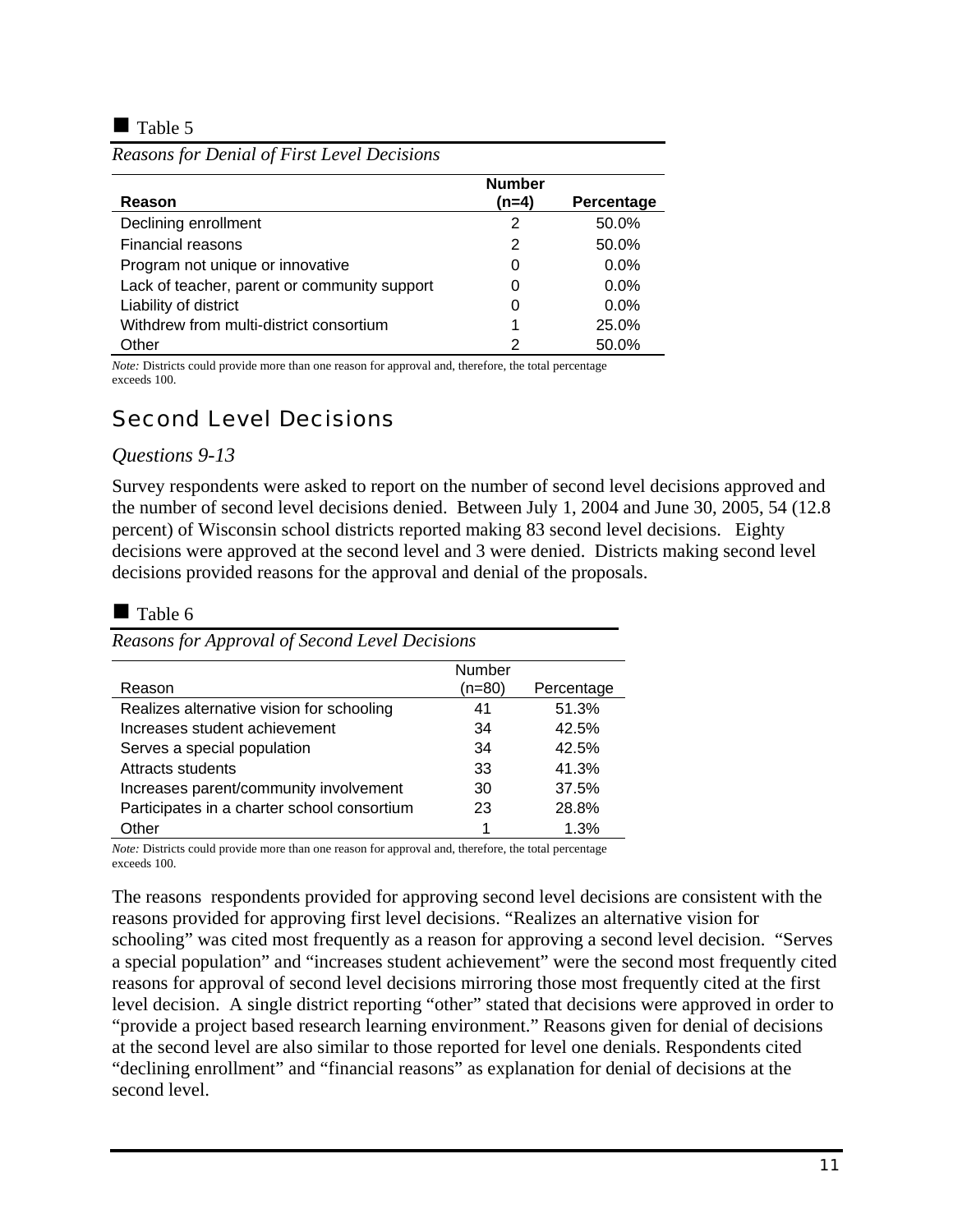## Source of Petitions/Proposals

#### *Question 14*

Respondents were asked to indicate who initiated charter school concepts or proposals.

#### Table 7

| Source of Charter School Concepts or Proposals |               |            |  |  |
|------------------------------------------------|---------------|------------|--|--|
|                                                | <b>Number</b> |            |  |  |
| <b>Source</b>                                  | (n=72)        | Percentage |  |  |
| <b>School Administration</b>                   | 42            | 58.3%      |  |  |
| <b>District Superintendent</b>                 | 38            | 52.8%      |  |  |
| <b>Teachers</b>                                | 31            | 43.1%      |  |  |
| Parents                                        | 19            | 26.4%      |  |  |
| <b>CESA</b>                                    | 15            | 20.8%      |  |  |
| Community (not for profit)                     | 15            | 20.8%      |  |  |
| <b>Business for profit</b>                     | 0             | 0.0%       |  |  |
| Other                                          | 2             | 2.8%       |  |  |

*Note:* Districts could provide more than one source. Therefore, the total exceeds 100%.

Survey responses indicated that the majority of charter school concepts or proposals came from school administrators, district superintendents and teachers during the 2004-2005 reporting period. Surprisingly, parents were the source of only 26.4% of new petitions in 2004-2005, a significant decline from 2003-2004 where parents were involved in initiating over 70% of new petitions. The two districts reporting "other" indicated that the source of new charter petitions were the Community Education Advisory Council and UW-Stout Vocational Rehabilitation Department.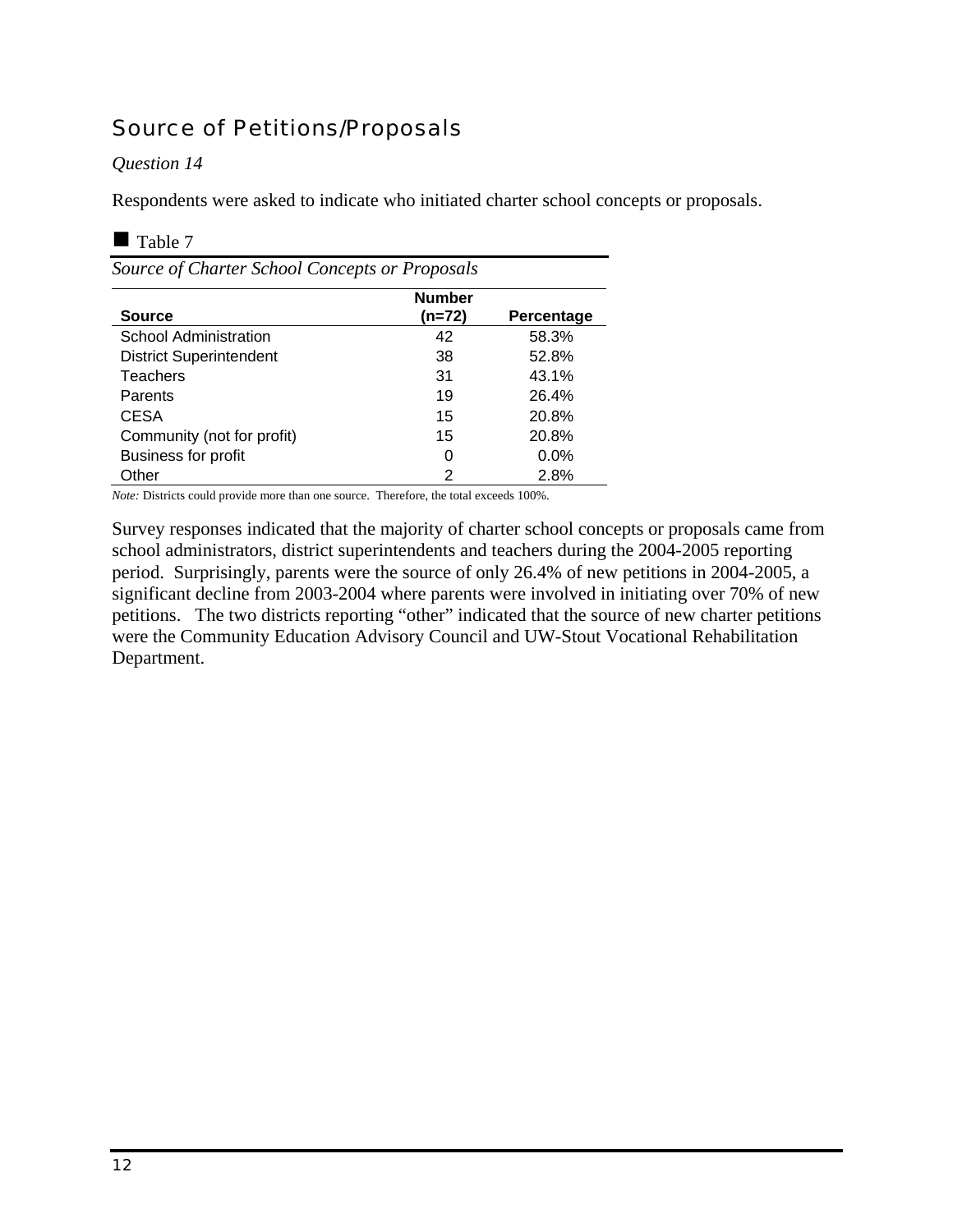## Planning Group Participants

### *Question 15*

Respondents were asked to identify planning group members.

### Table 8

*Charter School Planning Group Members* 

|                                | <b>Number</b> |            |
|--------------------------------|---------------|------------|
| <b>Source</b>                  | $(n=71)$      | Percentage |
| <b>School Administration</b>   | 64            | 90.1%      |
| <b>Teachers</b>                | 54            | 76.1%      |
| Parents                        | 52            | 73.2%      |
| <b>District Superintendent</b> | 51            | 71.8%      |
| Community (not for profit)     | 42            | 59.2%      |
| <b>CESA</b>                    | 23            | 32.4%      |
| <b>Business for profit</b>     | 12            | 16.9%      |
| Other                          | 6             | 8.5%       |

*Note:* Districts could provide more than one source. Therefore, the total exceeds 100%.

Survey results indicate that school administrators, teachers and parents made up the majority of charter school planning groups during the period 2004-2005 while district superintendents were close behind.

## **Comments**

### *Question 16*

Question 16 of the electronic survey provided space for "Open Comments." Ninety-five comments were provided that covered topics such as the usefulness of charter schools, the success of current charter schools, the need for more accountability and oversight of charter schools, the feasibility of creating financially sustainable charter schools, and many others. Fourteen districts indicated that they were in the process of planning for a charter school or were exploring the concept and conducting further study. Thirteen districts with operating charter schools expressed their continued support for charters and shared some of the successes they have experienced in their respective charter schools. Five districts expressed deep appreciation for the assistance and guidance provided by the department through the Wisconsin Charter School Program.

Four districts indicated that they do not anticipate initiating charter schools in their districts. Several districts submitted comments regarding the inability to financially sustain charter schools. Two districts explained that the restriction on the use of grant funds limits their district's ability to form charter schools and one district commented that the charter school grant process is "overwhelming for understaffed districts". Many districts expressed concern about accountability and the "efficacy" of charters. The respondent from the Chilton school district questioned the "rigor" of some of the charter schools in the Milwaukee area and believes that site visits should be incorporated into the grant funds disbursal process. Others believe that charter schools should not supplant public school efforts and that they decrease resources for public education. Overall, Wisconsin school districts share mixed feelings about charter schools and the Wisconsin Charter School Program. Responses indicate the need for greater dissemination of information about the benefits of charters and the financial and instructional aspects of charter schools.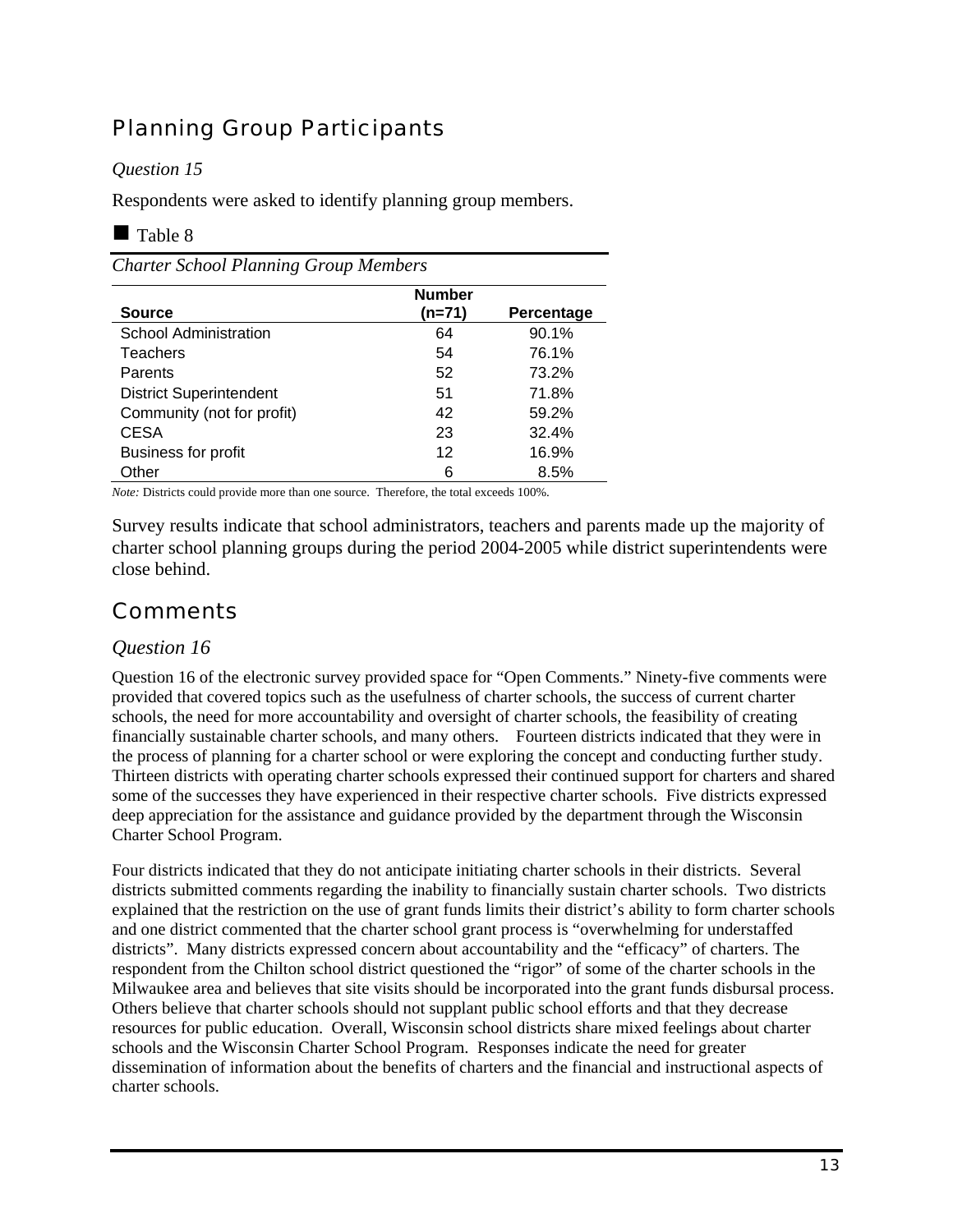## 2004-2005 Charter School and Federal Grant Status

There were 161 operating charter schools in the 2004-2005 school year, 149 of which were authorized by 71 school districts. Of the remaining twelve charter schools, four were authorized by the Common Council of the City of Milwaukee, seven were authorized by University of Wisconsin-Milwaukee, and one was authorized by UW-Parkside.

A listing of charter proposals, type of federal charter school grant application submitted to the department, the status of the application as funded or not funded, and school status as of 7/2006 are revealed below in Table 9.

Table 9

*2004-2005 Action Taken By the Department of Public Instruction and School Status* 

|                                                                     |                   | <b>Date</b>                                |                           |                                      |
|---------------------------------------------------------------------|-------------------|--------------------------------------------|---------------------------|--------------------------------------|
| <b>District and School Name</b>                                     | <b>Grant Type</b> | Signed by<br><b>School</b><br><b>Board</b> | <b>Funding Status</b>     | <b>School Status as</b><br>of 7/2006 |
| Appleton-Active Hands Academy                                       | Planning          | 7/27/04                                    | Funded/Declined           | Did not open                         |
| Appleton---Appleton Public Montessori                               | Planning          | 7/27/04                                    | Funded                    | Open 2005                            |
| Appleton-Dan Spalding Academy                                       | Implementation I  | 6/30/04                                    | Funded                    | Open 2004                            |
| Appleton-Fox River Academy                                          | Planning          | 11/8/04                                    | Funded                    | Open 2005                            |
| Appleton-Valley New School                                          | Implementation II | 7/27/04                                    | Funded                    | Open 2003                            |
| Argyle-Argyle Land Ethic Academy                                    | Implementation I  | 7/22/04                                    | Funded                    | Open 2004                            |
| Argyle-Lafayette County Community Charter<br>School                 | Implementation II | 7/30/04                                    | Funded                    | Open 2003                            |
| Augusta-Science Research Charter School                             | Planning          | 7/20/04                                    | Funded                    | Open 2005                            |
| Blair-Taylor-School of Science, Engineering<br>and Technology       | Implementation I  | 7/19/04                                    | Funded                    | Open 2004                            |
| City of Milwaukee-Academy of Learning and<br>Leadership             | Implementation II | 10/20/04                                   | Funded                    | Open 2003                            |
| City of Milwaukee-Living Arts High School                           | Planning          | 8/2/04                                     | Not<br>Funded/Withdrawn   | Did not open                         |
| City of Milwaukee-Maasai Institute                                  | Planning          | 7/28/04                                    | Funded                    | Open 2005                            |
| Clinton-LIFT Charter School                                         | Implementation I  | 7/15/04                                    | Funded                    | Open 2004                            |
| Cornell-Cornell STAR Charter School                                 | Planning          | 7/30/04                                    | Not Funded                | Did not open                         |
| Flambeau-Flambeau Charter School                                    | Implementation II | 7/27/04                                    | Funded                    | Open 2003                            |
| Grantsburg-Grantsburg Virtual School                                | Implementation I  | 7/28/04                                    | Funded                    | Open 2004                            |
| Greendale-Time 4 Learning Charter School                            | Implementation II | 7/23/04                                    | Funded                    | Open 2003                            |
| Hurley-Northern Region Home School Charter<br>School                | Planning          | 7/29/04                                    | Not Funded                | Did not open                         |
| Janesville-Janesville International Charter<br>School               | Planning          | 7/27/04                                    | Funded                    | Open 2005                            |
| Kiel-Meeme LEADS Charter School                                     | Planning          | 7/26/04                                    | Funded                    | Open 2005                            |
| Kimberly—Caring Opportunities for Recovery<br>Education             | Planning          | 7/30/04                                    | Funded                    | Open 2005                            |
| Kohler-Northeast Wisconsin Online Charter<br>School                 | Implementation I  | 7/27/04                                    | Indefinitely<br>Postponed | Open 2004                            |
| LaFarge-Crooked River Middle School                                 | Planning          | 7/30/04                                    | Not Funded                | Did not open                         |
| Lena-LEARN                                                          | Planning          | 7/28/04                                    | Funded                    | Open 2005                            |
| Madison-Neuestro Mundo Community School                             | Implementation I  | 8/2/04                                     | Funded                    | Open 2004                            |
| Medford-Rural Virtual Academy                                       | Planning          | 7/22/04                                    | Funded                    | Open 2005                            |
| Menasha-Chance II Charter School                                    | Planning          | 7/20/04                                    | Funded                    | Open 2005                            |
| Menomonie-Transition Partnership School                             | Planning          |                                            | Not Funded                | Did not open                         |
| Milwaukee-Academy of Language and Fine<br>Arts                      | Implementation I  | 7/23/04                                    | Funded                    | Open 2004                            |
| Milwaukee-Advanced Language and Academic<br>Studies                 | Implementation I  | 7/230/04                                   | Funded                    | Open 2004                            |
| Milwaukee-AGAPE Center of Academic<br>Excellence                    | Planning          | Not Signed                                 | Funded/Declined           | Did not open                         |
| Milwaukee—Alliance High School of Milwaukee                         | Planning          | 7/23/04                                    | Funded                    | Open 2005                            |
| Milwaukee-Aurora Weir Bilingual Early College<br><b>High School</b> | Planning          | 10/4/04                                    | Funded                    | Open 2005                            |
| Milwaukee-Carter Charter School of Excellence                       | Implementation II | 7/28/04                                    | Funded                    | Open 2003                            |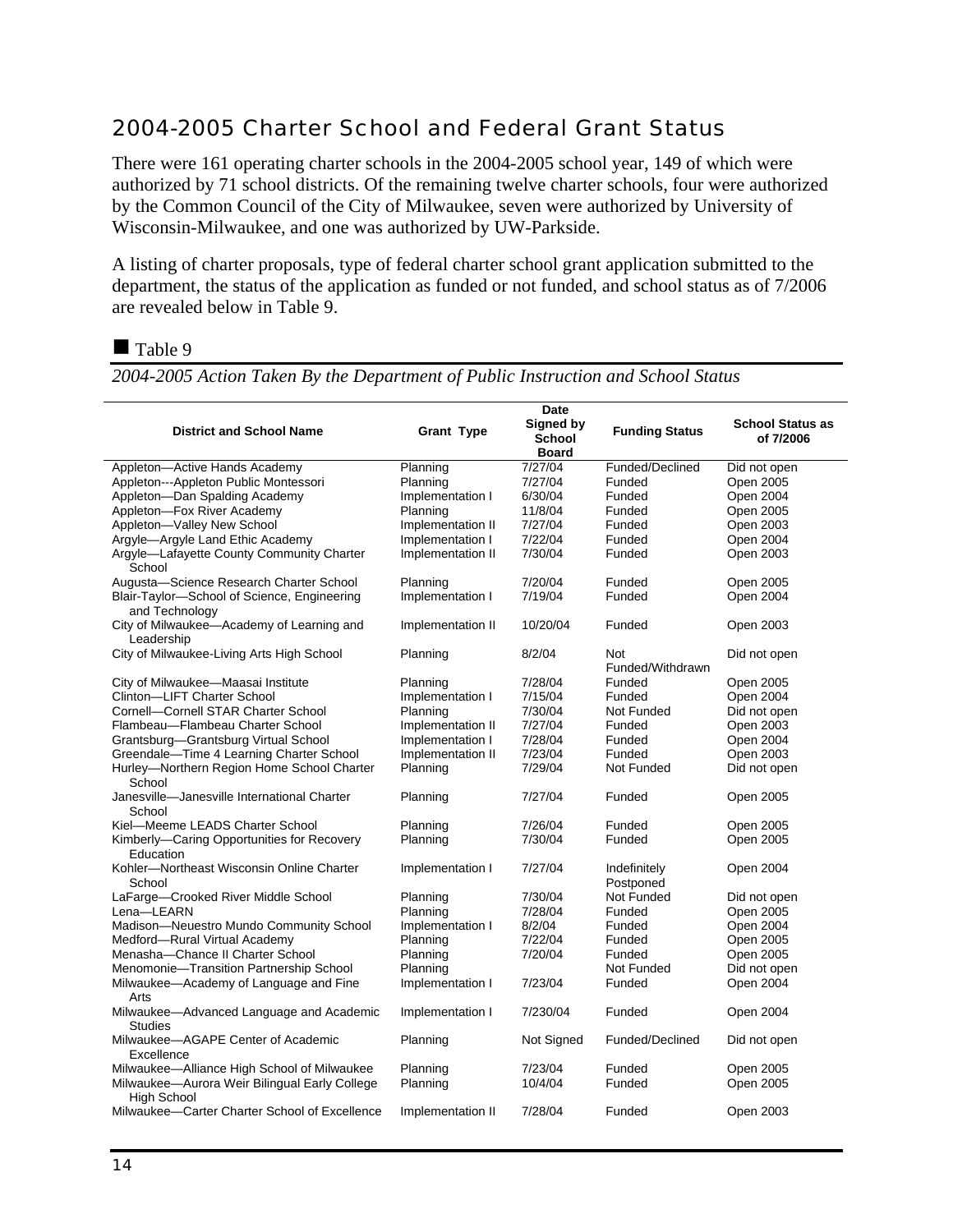| Milwaukee-CITIES Project High School                                  | Implementation I             | 7/23/04           | Funded           | Open 2004                 |
|-----------------------------------------------------------------------|------------------------------|-------------------|------------------|---------------------------|
| Milwaukee-City Prep Charter School<br>Milwaukee-Community High School | Planning<br>Implementation I | 8/3/04<br>7/23/04 | Funded<br>Funded | Did not open<br>Open 2004 |
| Milwaukee-Community Trade and Business                                | Implementation I             | 7/23/04           | Funded           | Closed 2006               |
| Center                                                                |                              |                   |                  |                           |
| Milwaukee-Genesis High School                                         | Implementation I             | 7/23/04           | Funded           | Open 2004                 |
| Milwaukee-Hmong American Peace Academy                                | Implementation I             | 7/28/04           | Funded           | Open 2004                 |
| Milwaukee-Honey Creek School                                          | Planning                     | 7/26/04           | Funded           | Open 2005                 |
| Milwaukee-Humboldt Park School                                        | Implementation I             | 7/26/04           | Funded           | Open 2004                 |
| Milwaukee-Kamoni Preparatory Academy                                  | Planning                     | Not signed        | Funded/Declined  | Did not open              |
| Milwaukee-La Causa Charter School                                     | Implementation II            | 7/26/04           | Funded           | Open 2003                 |
| Milwaukee-Lightstreams Education Center                               | Planning                     | Not signed        | Funded/Declined  | Did not open              |
| Milwaukee-Milwaukee Academy of Aviation,<br>Science and Technology    | Planning                     | 7/26/04           | Funded           | Open 2005                 |
| Milwaukee-Milwaukee Learning Laboratory and                           | Planning                     | 10/29/04          | Funded           | Open 2005                 |
| Institute                                                             |                              |                   |                  |                           |
| Milwaukee-Milwaukee School of                                         | Implementation I             | 7/26/04           | Funded           | Open 2004                 |
| Entrepreneurship                                                      |                              |                   |                  |                           |
| Milwaukee-Milwaukee Urban Preparatory                                 | Planning                     | 11/3/04           | Funded/Declined  | Did not open              |
| School                                                                |                              |                   |                  |                           |
| Milwaukee-New Concept Self Development                                | Planning                     | 3/05              | Funded/Declined  | Did not open              |
| Center                                                                |                              |                   |                  |                           |
| Milwaukee-New Hope Institute of Science and                           | Implementation II            | 7/26/04           | Funded           | Closed 2006               |
| Technology                                                            |                              |                   |                  |                           |
| Milwaukee-Next Door Charter School                                    | Planning                     | 8/31/04           | Funded           | Open 2005                 |
| Milwaukee-Nzingha Institute for Creative                              | Planning                     | Not signed        | Funded/Declined  | Did not open              |
| Learning and Living                                                   |                              |                   |                  |                           |
| Milwaukee-Preparatory School for Global                               | Implementation I             | 7/26/04           | Funded           | Open 2004                 |
| Leadership                                                            |                              |                   |                  |                           |
| Milwaukee-Professional Learning Institute                             | Implementation II            | 7/26/04           | Funded           | Open 2003                 |
| Milwaukee-School of Humanities                                        | Implementation I             | 7/26/04           | Funded           | Open 2004                 |
| Milwaukee-Travis Technology High School                               | Planning                     | Not signed        | Not Funded       | Did not open              |
| Milwaukee---Truth Institute for Leadership and                        | Implementation I             | 7/26/04           | Funded           | Open 2004                 |
| Service                                                               |                              |                   |                  |                           |
| Milwaukee-W.E.B. DuBois High School                                   | Planning                     | 7/23/04           | Funded           | Open 2005                 |
| Monroe-Monroe Independent Education                                   | Implementation II            | 9/27/04           | Funded           | Open 2003                 |
| <b>Charter School</b>                                                 |                              |                   |                  |                           |
| Monroe-Monroe Middle Level Bridges Program                            | Planning                     | 8/2/04            | Not Funded       | Did not open              |
| Mukwonago-Eagleville Elementary Charter                               | Implementation I             | 7/22/04           | Funded           | Open 2004                 |
| School                                                                |                              |                   |                  |                           |
| Neenah-Alliance Charter Elementary                                    | Implementation I             | 7/27/04           | Funded           | Open 2004                 |
| Osceola-Osceola Charter Preschool                                     | Planning                     | 7/23/04           | Funded           | Open 2005                 |
| Oshkosh-Accelerated Alternative Learning                              | Implementation I             | 7/28/04           | Funded           | Open 2004                 |
| Program School                                                        |                              |                   |                  |                           |
| Oshkosh-Charter High School                                           | Implementation I             | 7/28/04           | Funded           | Open 2004                 |
| Oshkosh-Journey's School                                              | Implementation I             | 7/28/04           | Funded           | Open 2004                 |
| Oshkosh-OASD Environmental Education                                  | Implementation II            | 7/14/04           | Funded           | Open 2003                 |
| <b>Charter School</b>                                                 |                              |                   |                  |                           |
| Phillips-Northern Outreach Academy                                    | Planning                     | Not signed        | Funded/Withdrawn | Did not open              |
| Rhinelander-Northwood's Community                                     | Implementation I             | 7/27/04           | Funded           | Open 2004                 |
| <b>Elementary School</b>                                              |                              |                   |                  |                           |
| Rhinelander-Northwood's Community                                     | Implementation I             | 7/27/04           | Funded           | Open 2004                 |
| Secondary School                                                      |                              |                   |                  |                           |
| River Valley-River Valley Arts Charter School                         | Planning                     | 7/30/04           | Not Funded       | Did not open              |
| Shorewood-New Horizons for Learning                                   | Planning                     | 7/18/04           | Funded           | Open 2005                 |
| Sparta-S.A.I.L.S.                                                     | Implementation I             | 7/27/04           | Funded           | Open 2004                 |
| Sparta-Sparta Montessori Charter School                               | Implementation I             | 8/2/04            | Funded           | Open 2004                 |
| Stevens Point-Jefferson School for the Arts                           | Implementation I             | 6/28/04           | Funded           | Open 2004                 |
| Stevens Point-Kennedy School for Learning                             | Planning                     | 7/6/04            | Not Funded       | Did not open              |
| and Wellness                                                          |                              |                   |                  |                           |
| Stevens Point-Plover Whiting School of                                | Planning                     | 7/26/04           | Not Funded       | Did not open              |
| Innovation                                                            |                              |                   |                  |                           |
| Stevens Point-Roosevelt IDEA School                                   | Implementation I             | 7/6/04            | Funded           | Open 2004                 |
| Stevens Point-Science Walkabout Academy of                            | Planning                     | 7/26/04           | Not Funded       | Did not open              |
| <b>Stevens Point</b>                                                  |                              |                   |                  |                           |
| Stevens Point-Washington Service Learning                             | Implementation I             | 7/6/04            | Funded           | Open 2004                 |
| Center<br>Stevens Point-Wellness for Life Charter School              | Planning                     | 7/26/04           | Not Funded       | Did not open              |
| UW Milwaukee-Capitol West Academy                                     | Implementation I             | 7/14/04           | Funded           | Open 2004                 |
| UW Milwaukee-Career Education Academy                                 | Planning                     | 7/28/04           | Funded           | Open 2005                 |
|                                                                       |                              |                   |                  |                           |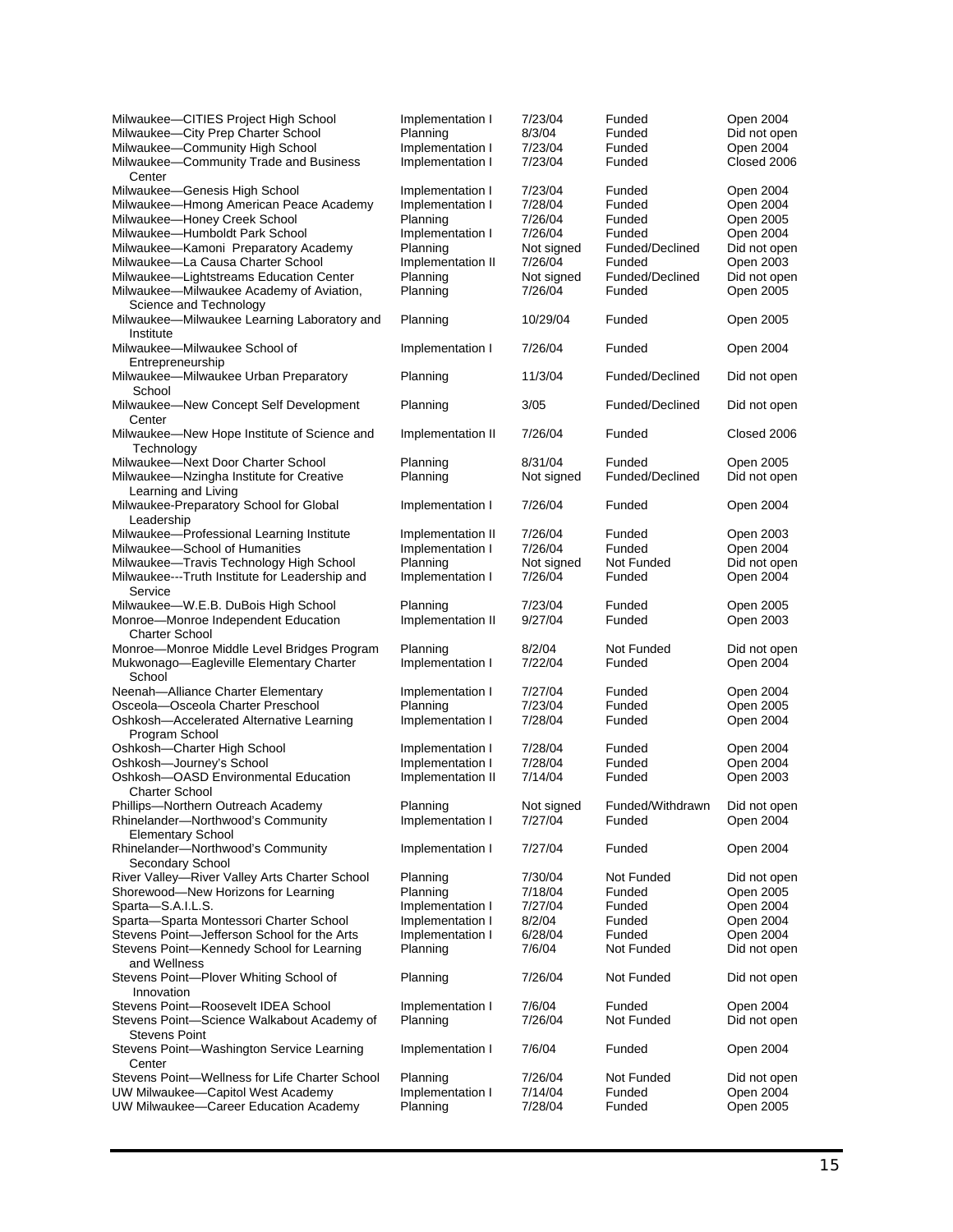| UW Milwaukee-Inland Seas School of<br><b>Expeditionary Learning</b> | Planning         | 8/2/04  | Funded          | Open 2005    |
|---------------------------------------------------------------------|------------------|---------|-----------------|--------------|
| UW Milwaukee-Woodlands School                                       | Implementation I | 7/15/04 | Funded          | Open 2004    |
| Waukesha-iQ Academies at Wisconsin                                  | Implementation I | 7/30/04 | Not funded      | Open 2004    |
| Waukesha-Waukesha Academy of Health                                 | Implementation I | 7/27/04 | Funded          | Open 2004    |
| Professions                                                         |                  |         |                 |              |
| Wautoma-TBA                                                         | Planning         | 7/20/04 | Funded/Declined | Did not open |
| Wausau-Alternative Charter School                                   | Planning         | 7/27/04 | Funded          | Open 2005    |
| Wausau-Wausau Montessori Charter School                             | Planning         | 7/27/04 | Funded          | Open 2005    |
| Wausaukee-Wausaukee Rural Charter<br>Academy                        | Planning         | 7/30/04 | Funded          | Did not open |
| West Salem-Rowe Environmental Action<br>Learning Center             | Planning         | 6/30/04 | Not Funded      | Did not open |
| Wisconsin Rapids-Central Cities Health<br>Institute                 | Planning         | 7/7/04  | Funded          | Open 2005    |

Funding status and school status are closely related. Only one of the 12 schools that did not receive funding opened. Conversely, for two districts, funding did not lead to a school opening. Ten districts were funded but opted to decline the funding or withdraw their application. Two schools that were funded and in operation during this reporting period have since closed.

Several school districts indicated participation in multi-district charter activity during the 2004- 2005 reporting period. Survey results show that 71 school districts and the Oneida Nation were involved in multi-district charter activity during the 2004-2005 survey reporting period. A list of the sponsor districts and the consortium districts involved are listed below in Table 10.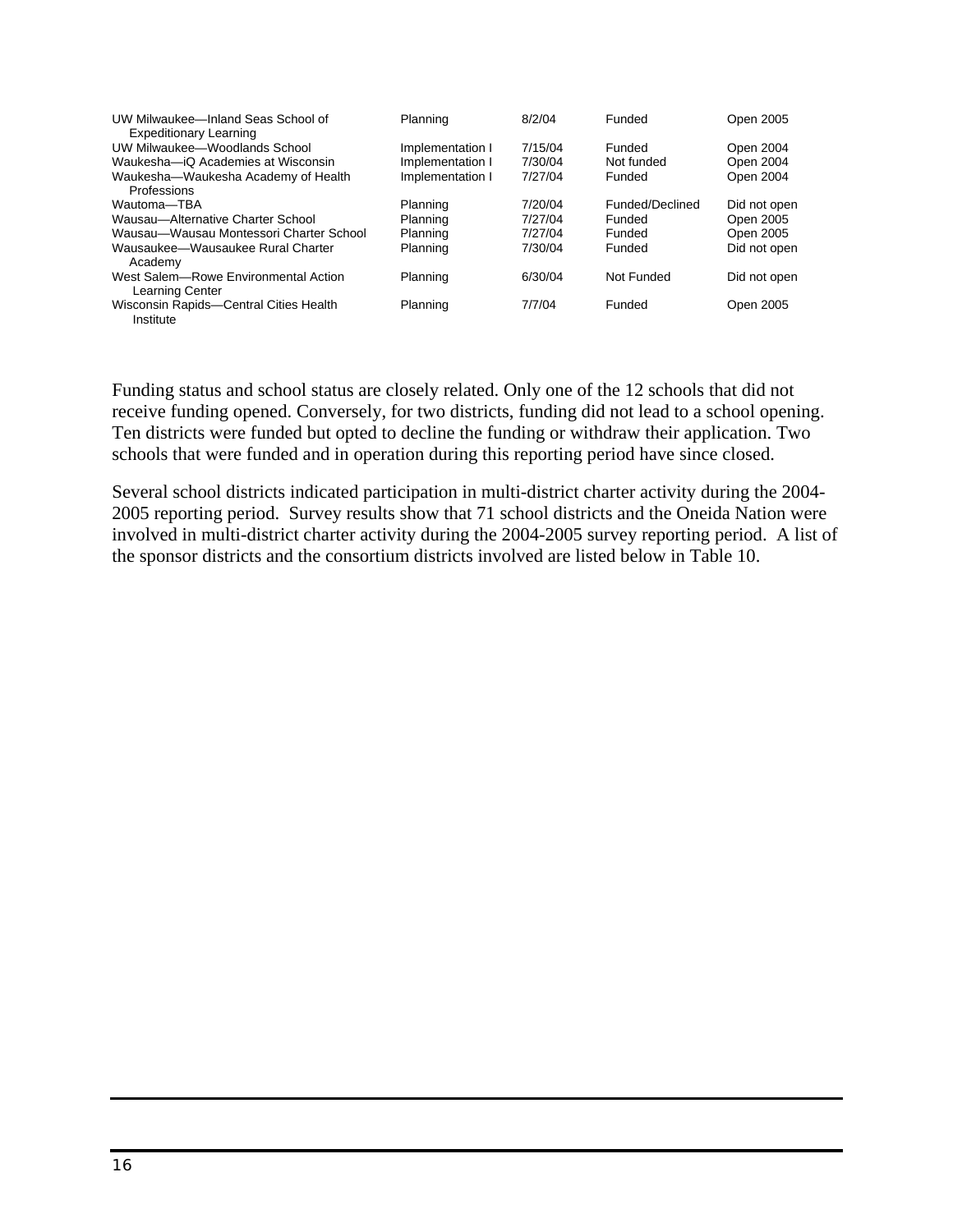### Table 10

| <b>Sponsor District</b>       | <b>Consortium Districts</b> | <b>Sponsor District</b> | <b>Consortium Districts</b>    |
|-------------------------------|-----------------------------|-------------------------|--------------------------------|
|                               |                             |                         |                                |
|                               |                             |                         |                                |
| Menasha                       | Appleton                    | Kohler/CESA 7           | Algoma                         |
|                               |                             |                         | Ashwaubenon                    |
|                               |                             |                         | <b>Brillion</b>                |
| <b>Beecher-Dunbar-Pembine</b> | Florence                    |                         | Cedar Grove                    |
|                               | Goodman-Armstrong           |                         | Chilton                        |
|                               | Niagara                     |                         | Denmark                        |
|                               | Wausaukee                   |                         | De Pere<br><b>Elkhart Lake</b> |
|                               |                             |                         | Gibraltar                      |
| <b>Medford</b>                | Abbotsford                  |                         | Green Bay                      |
|                               | Colby                       |                         | Hilbert                        |
|                               | Prentice                    |                         | <b>Howard Suamico</b>          |
|                               | <b>Rib Lake</b>             |                         | <b>Howards Grove</b>           |
|                               |                             |                         | Kewaunee                       |
|                               |                             |                         | Luxemburg-Casco                |
| Cambridge                     | Deerfield                   |                         | Manitowoc                      |
|                               | Fort Atkinson               |                         | Mishicot                       |
|                               | Jefferson                   |                         |                                |
|                               | <b>Johson Creek</b>         |                         | New Holstein                   |
|                               |                             |                         | Oneida Nation                  |
|                               | Lake Mills                  |                         | Oostburg                       |
|                               | Marshall                    |                         | Plymouth                       |
|                               | Palmyra Eagle<br>Whitewater |                         | Pulaski<br>Random Lake         |
|                               |                             |                         | Reedsville                     |
|                               |                             |                         | Sevastopol                     |
| Menomonie                     | Chippewa Falls              |                         | Seymour                        |
|                               | Eau Claire                  |                         | Sheboygan                      |
|                               | Ellsworth                   |                         | Sheboygan Falls                |
|                               |                             |                         | Southern Door                  |
|                               |                             |                         | Stockbridge                    |
| Wilmot                        | Silver Lake (Riverview)     |                         | Sturgeon Bay                   |
|                               | <b>Trevor Grade</b>         |                         | Two Rivers                     |
|                               |                             |                         | Valders                        |
|                               |                             |                         | West De Pere                   |
|                               | Coleman                     |                         | Wrightstown                    |
| Lena                          |                             |                         |                                |
|                               |                             |                         |                                |
| <b>Fall Creek</b>             | Altoona                     |                         |                                |
|                               | Osseo-Fairchild             |                         |                                |
|                               |                             |                         |                                |
|                               |                             |                         |                                |
| Fond du Lac                   | Appleton                    |                         |                                |
|                               | Kiel                        |                         |                                |

*School Districts Engaged in Multi-District/Partner Charter Activity* 

The map on the following page depicts the outcome of charter school petitions or proposals filed during the 2004-2005 school year (see figure 3).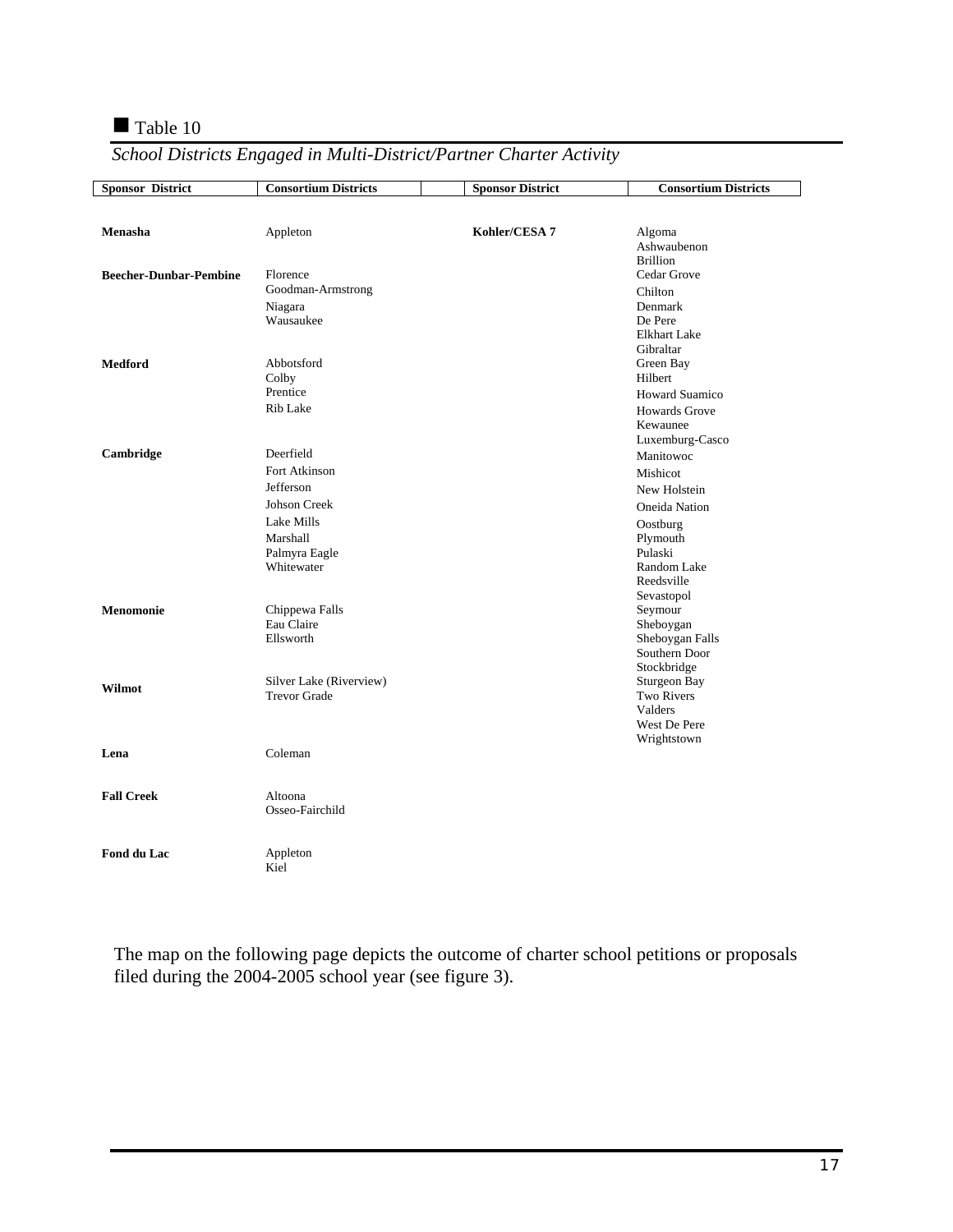

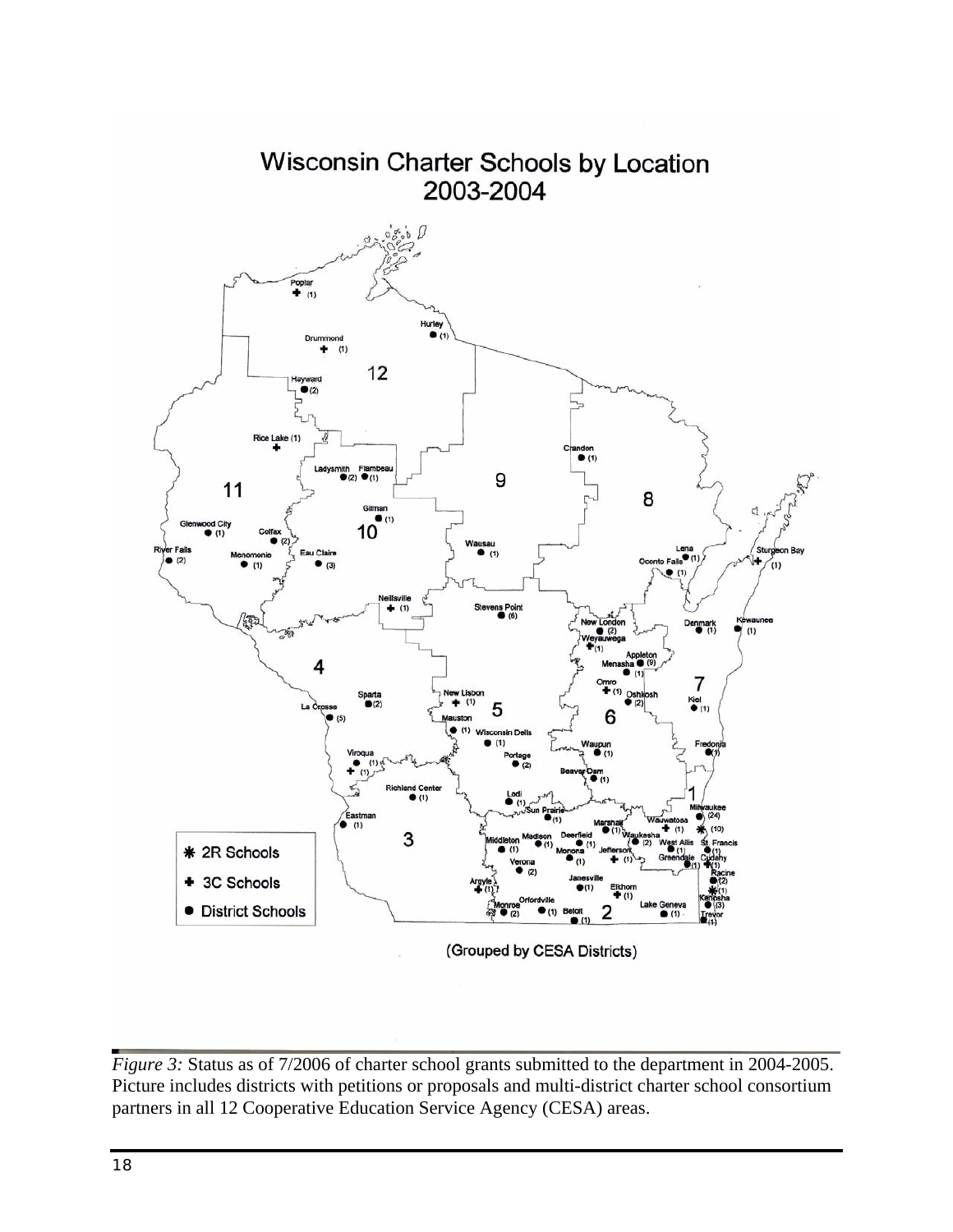- Center for Education Reform. (2006). *All About Charter Schools-CER Quick Facts.* Retrieved on July 11, 2006 from http://www.edreform.com/index.cfm?fuseAction=document&documentID=1964
- Finnigan, K., Adelman, N, Anderson, L. et. al (2004). *Evaluation of the Public Charter Schools Program: Final Report*. Prepared for the U.S. Department of Education Office of the Deputy Secretary Policy and Program Studies Service. SRI International: Washington D.C.
- Hassel, B. Ziebarth, T. & Steiner, L. (2005). *ECS Issue Brief: A State Policymaker's Guide to Alternative Authorizers of Charter Schools*. Education Commission of the States: Denver
- Hill, P., Lake, R., Celio, M. B., Campbell, C., Herdman, P., & Bulkley, K., (2001). *Study of Charter School Accountability: National Charter School Accountability Study.* (OERI Publication No. RC9711032). Washington, DC: US Department of Education-Office of Educational Research and Improvement.
- Nelson, B., Berman, P., Ericson J. et al (2000). *The State of Charter Schools 2000 Fourth Year Report.* Washington, DC: U.S. Department of Education-Office of Educational Research and Improvement. Available at http://www.ed.gov/pubs/charter4thyear/index.html
- Palmer, L. B., Gau, R., & Shekerjian, O. (2003). *Charter School Authorizing: Are States Making the Grade.* Washington, DC: Thomas B. Fordham Institute.
- WestEd (2006). *US Charter Schools-Answers to Frequently Asked Questions-Which States Have Charter Schools?* Retrieved on July 11, 2006 from http://uscharterschools.org/pub/uscs\_docs/o/faq.htm#9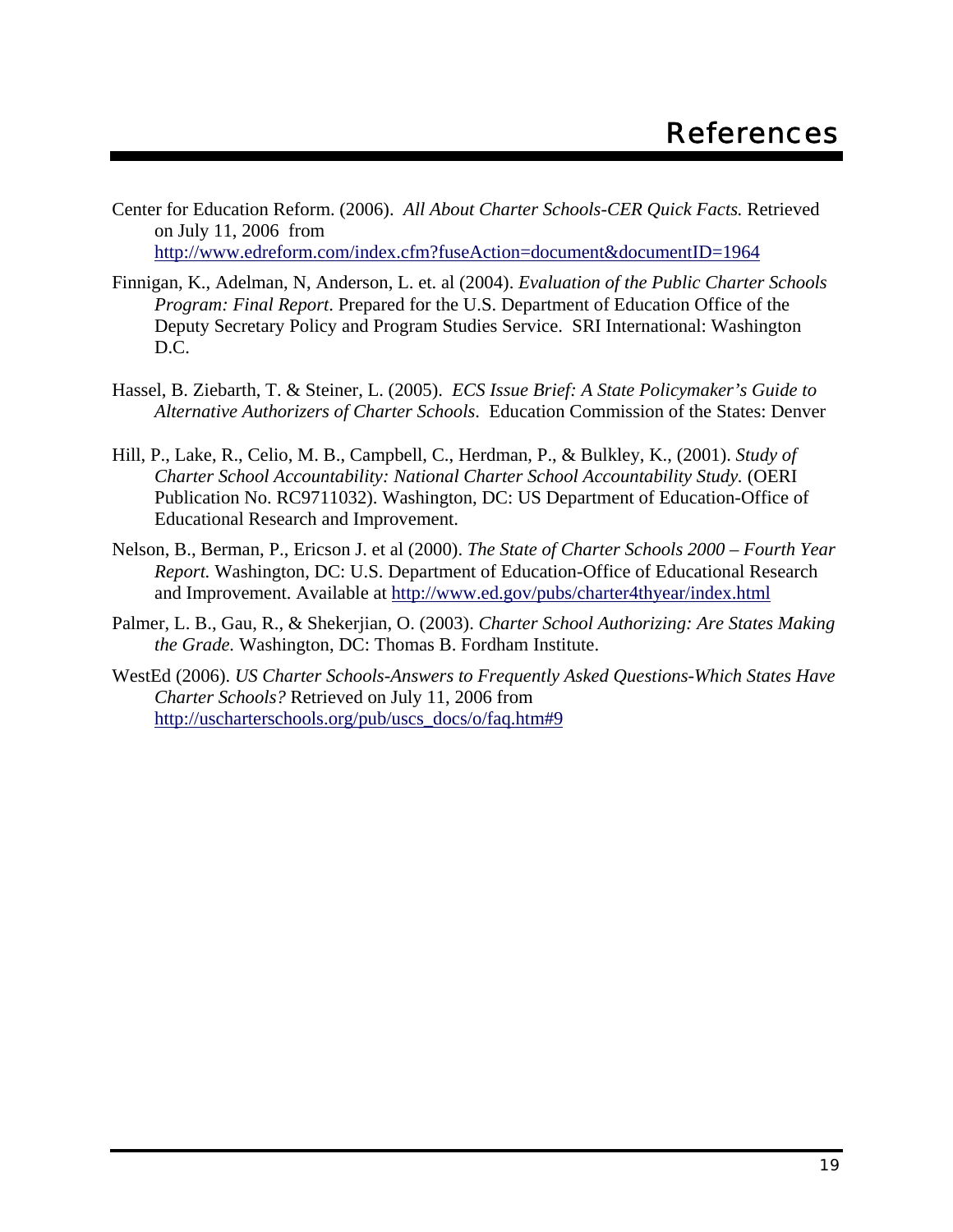# Appendix A



## **Wisconsin Department of Public Instruction Charter School Contract Reviewer Benchmarks**

School District/Chartering Authority Name Charter School Name

| Rating                                                                                                                                                                                                                                                                                                                                                               |                |                         |
|----------------------------------------------------------------------------------------------------------------------------------------------------------------------------------------------------------------------------------------------------------------------------------------------------------------------------------------------------------------------|----------------|-------------------------|
| Criteria                                                                                                                                                                                                                                                                                                                                                             | <b>Present</b> | Rating<br><b>Absent</b> |
| <b>General Information</b>                                                                                                                                                                                                                                                                                                                                           |                |                         |
| Indicates name of the person seeking to establish the charter school.                                                                                                                                                                                                                                                                                                |                |                         |
| Indicates name of the person who will be in charge of the charter school.                                                                                                                                                                                                                                                                                            |                |                         |
| Describes the manner in which administrative services will be provided.                                                                                                                                                                                                                                                                                              |                |                         |
| Contract identifies the status of the school as a non-instrumentality or instrumentality of the<br>school district.                                                                                                                                                                                                                                                  |                |                         |
| <b>Charter School Program Description</b><br>Well organized description of school.                                                                                                                                                                                                                                                                                   |                |                         |
| Describes the charter school educational program offered and students served.                                                                                                                                                                                                                                                                                        |                |                         |
| Describes the method used to enable pupils to attain educational goals under Wisconsin<br>Statutes 118.01 academic skills and knowledge.                                                                                                                                                                                                                             |                |                         |
| Describes the method by which evidence of student achievement or progress in attaining<br>academic skills and knowledge will be measured.                                                                                                                                                                                                                            |                |                         |
| <b>Governance/Structure</b>                                                                                                                                                                                                                                                                                                                                          |                |                         |
| Describes how the school will be governed, including method to be followed to ensure<br>parental involvement.                                                                                                                                                                                                                                                        |                |                         |
| Includes methods employed to review qualifications that must be met by individuals<br>employed by the school, assuring that every teacher, supervisor, administrator or<br>professional staff member holds a certificate, permit or license issued by the department<br>before entering duties for such a position [Wisconsin Statutes 118.19(10 and 121.02(1)(a)2.] |                |                         |
| Provides procedures which the school will follow to ensure the health and safety of the<br>pupils.                                                                                                                                                                                                                                                                   |                |                         |
| Provides the procedures used to achieve a racial and ethnic balance among its pupils that is<br>reflective of the school district population.                                                                                                                                                                                                                        |                |                         |
| Outlines the admission policy or provides the requirements, if any, for admission to the<br>school.                                                                                                                                                                                                                                                                  |                |                         |
| Describes procedures school will follow if more students apply for admission than can be<br>admitted, including a lottery process.                                                                                                                                                                                                                                   |                |                         |
| Describes the level of autonomy afforded the charter school relative to policy and budget<br>development, staffing and evaluation.                                                                                                                                                                                                                                   |                |                         |
| Describes the procedures by which students will be disciplined.                                                                                                                                                                                                                                                                                                      |                |                         |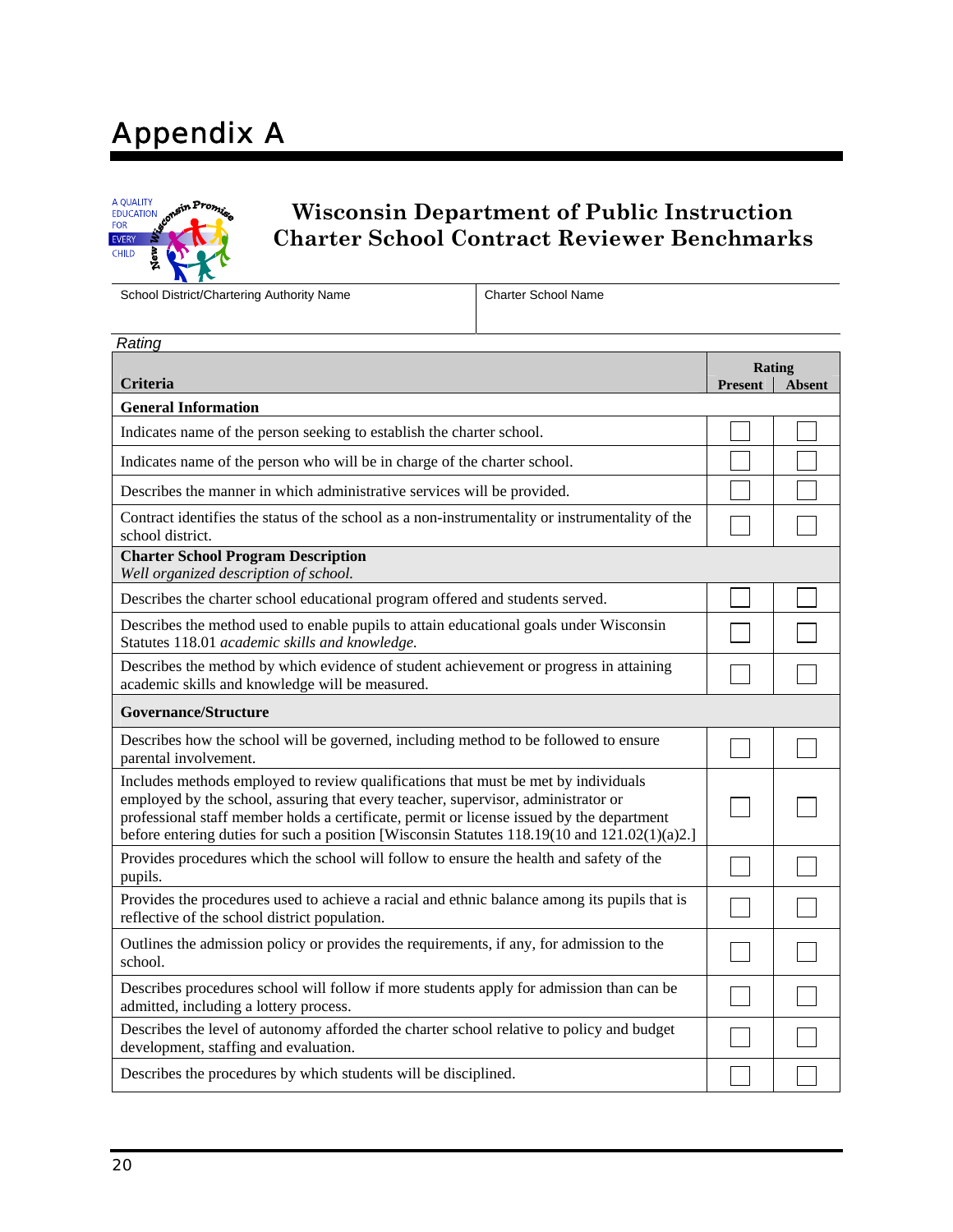|                                                                                                                                                                                                                                                                                                                                         |                | Rating        |
|-----------------------------------------------------------------------------------------------------------------------------------------------------------------------------------------------------------------------------------------------------------------------------------------------------------------------------------------|----------------|---------------|
| Criteria<br>Identifies the public school alternatives for pupils who reside in the school district and do                                                                                                                                                                                                                               | <b>Present</b> | <b>Absent</b> |
| not wish to attend or are not admitted to the charter school.                                                                                                                                                                                                                                                                           |                |               |
| Indicates how the program and attendance at the charter school is voluntary.                                                                                                                                                                                                                                                            |                |               |
| Clearly states that the charter school does not charge tuition.                                                                                                                                                                                                                                                                         |                |               |
| <b>Financial/Operational Criteria</b>                                                                                                                                                                                                                                                                                                   |                |               |
| Describes the manner in which annual audits of the financial and programmatic operations<br>of the school will be performed.                                                                                                                                                                                                            |                |               |
| Provides a description of the facilities and the types and limits of the liability insurance that<br>the school will carry.                                                                                                                                                                                                             |                |               |
| Describes the effects of the establishment of the charter school on the liability of the school<br>district or the effect of the establishment of the charter school on the liability of the<br>contracting entity.                                                                                                                     |                |               |
| The contract specifies the amount to be paid to the charter school each year of the contract.                                                                                                                                                                                                                                           |                |               |
| Contract addresses how the school district will allocate federal funding for which the charter<br>school is eligible.                                                                                                                                                                                                                   |                |               |
| Describes a program which is nonsectarian in its practices, programs, admission policies,<br>employment practices and all other operations.                                                                                                                                                                                             |                |               |
| Includes a nondiscrimination clause stating the charter school will not deny admission or<br>participation in any program or activity on the basis of a person's sex, race, religion,<br>national origin, ancestry, pregnancy, martial or parental status, sexual orientation or<br>physical, mental, emotional or learning disability. |                |               |
| Addresses the procedures or reasons by which either party may withdraw or revoke the<br>contract.                                                                                                                                                                                                                                       |                |               |
| Describes or identifies any waivers of school district policy agreed to by the authorizer and<br>the operator of the charter school.                                                                                                                                                                                                    |                |               |
| Specifies any administrative fee paid to the authorizer and agreed to by the authorizer and<br>the operator of the charter school.                                                                                                                                                                                                      |                |               |
| Other                                                                                                                                                                                                                                                                                                                                   |                |               |
| The length of the contract is specified, not to exceed five years.                                                                                                                                                                                                                                                                      |                |               |
| The contract is dated and signatures of the authorizer and the operator of the charter school<br>are provided.                                                                                                                                                                                                                          |                |               |
| If the charter school replaces a public school, in whole or part, describes how it will give<br>preference in admission to any pupil who resides in the attendance area or the former<br>attendance area of that public school.                                                                                                         |                |               |
| By September 1, 2004 operators of high school grades describe policy specifying criteria for<br>granting high school diploma.                                                                                                                                                                                                           |                |               |
| Describes manner of transportation, if provided, to and from the charter school.                                                                                                                                                                                                                                                        |                |               |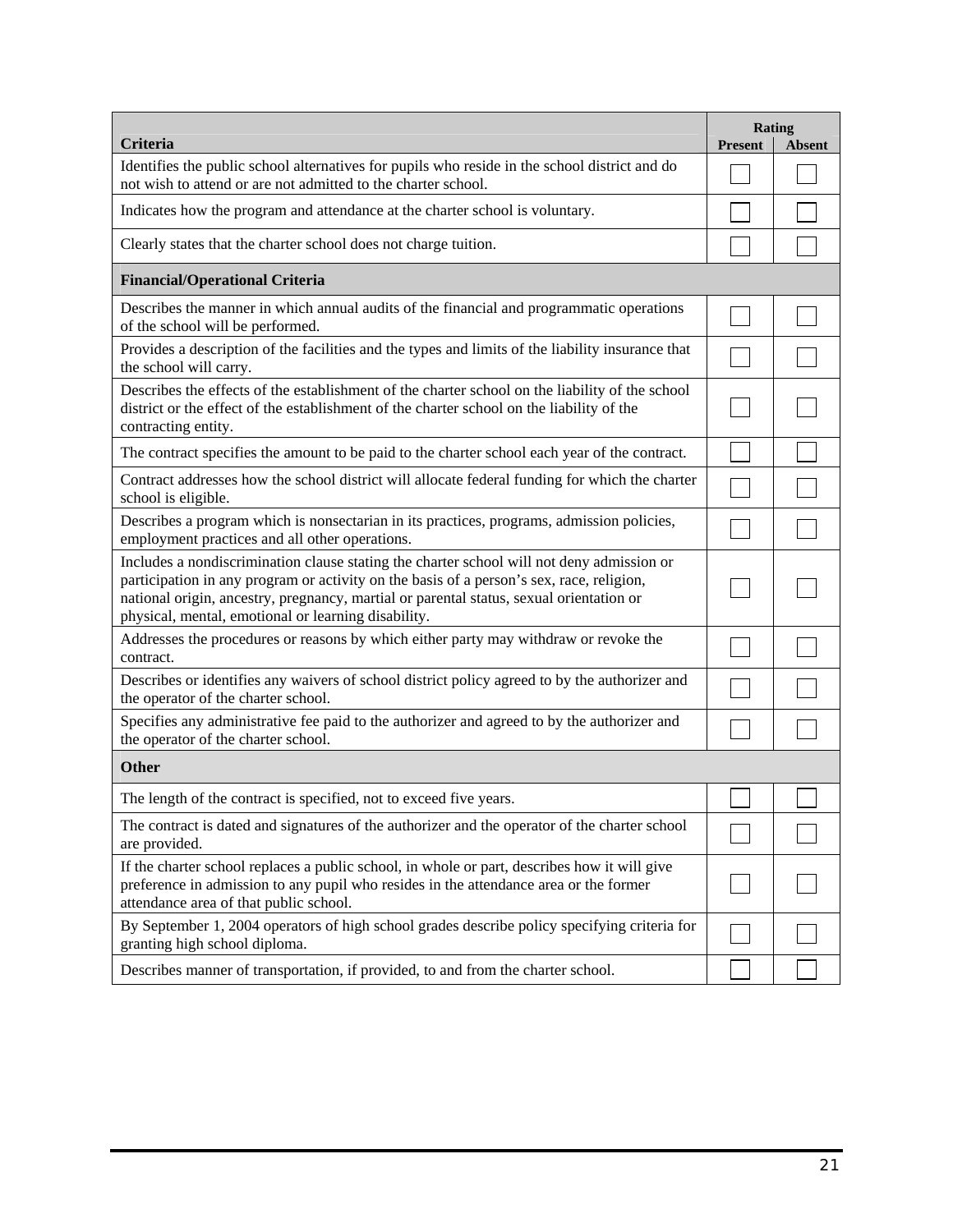

## State of Wisconsin Department of Public Instruction

**Elizabeth Burmaster, State Superintendent** 

September 8, 2005

Dear District Administrator:

State law requires the Department of Public Instruction to report annually to the legislature the status of existing charter schools, the number of petitions for new charter schools, as well as any school board or departmental action taken on petitions for new charter schools.

In compliance with this requirement, the department has developed an electronic survey to gather necessary data to include in our report to the legislature. Most of you will finish the survey in less than five minutes. This survey can be accessed via the following web address: https://www2.dpi.wi.gov/sms-css/home.do (Please note that the survey cannot be accessed through the Department of Public Instruction website.)

Your password, which is case sensitive, is **weo221.**

The information requested in the survey specifically complies with s. 115.28(49), Wis. Stats., and corresponds to charter activity between July 1, 2004 and June 30, 2005. Thank you for feedback regarding survey improvement and for a 100 percent response rate last year.

All districts are asked to complete and submit the survey electronically no later than September 30, 2005. If you have questions regarding the survey, you may contact Latoya Campbell at latoya.campbell@dpi.state.wi.us or Sharon Wendt at sharon.wendt@dpi.state.wi.us . Your timely completion of the survey is greatly appreciated.

Sincerely,

Elizabeth Burmaster

Elizabeth Burmaster State Superintendent

 $1c$ Enclosure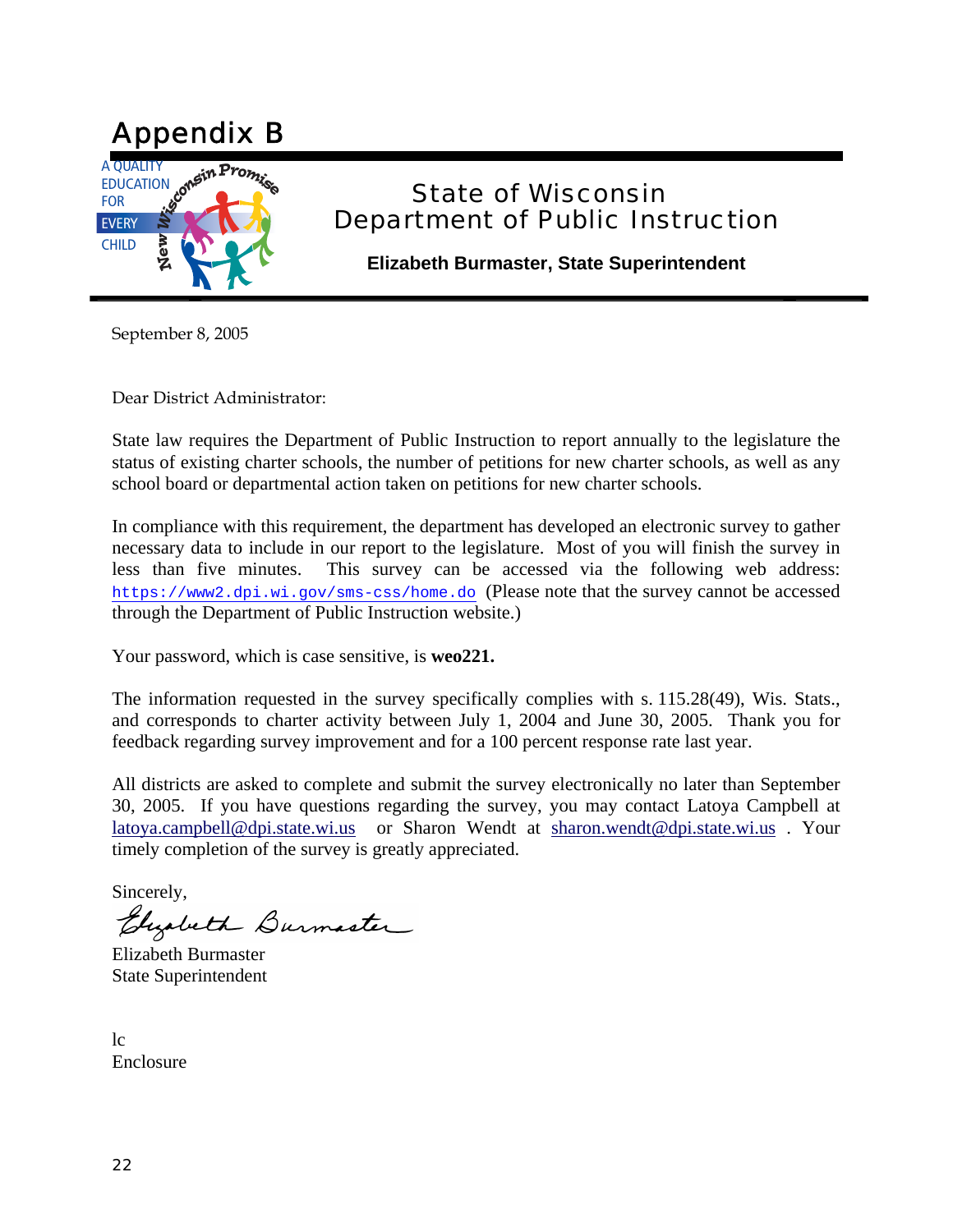## Charter School Proposal Report

## School District Name (District Number)

*PII-0008 Collection of this information is a requirementof s.115.28(49), Wis. Stats.*

Dear District Administrator,

The Department of Public Instruction must annually report to the Legislature on the status of existing charter schools, the number of petitions/proposals for new charter schools, and school board and departmental action on petitions/proposals for new charter schools. You are asked to participate regardless of whether your district has charter schools or whether your district made decisions about charter school petitions/proposals outside of the identified time frame. The following information is being collected in order for the department to comply with the Charter School Report required under Wis. Stats. 115.28(49).

Please respond to the questions below regarding approval or denial for each proposal filed, and select a reason(s) for approval or denial for each proposal filed. If multiple proposals have been approved or denied, provide clarification of reasons in the space for comments at the end.

The form seeks information on first and second level decisions on new charter school petitions or proposals within your school district **between July 1, 2004 and June 30, 2005 only**. A first level decision is defined as a concept approval for the purposes of further study, participation in a consortium or a signed charter school planning grant. A second level decision is defined as an approved charter contract between the district and the operator of a charter school, a written agreement to participate in a consortium or a signature on a charter school implementation grant.

The form may be electronically submitted by pressing the "Submit" button at the bottom of the survey. If you have questions while completing the survey or encounter difficulty when transmitting the survey please contact Latoya Campbell at 608-266-2819 or latoya.campbell@dpi.state.wi.us.

View the 2002-2003 Legislative Report on Charter Schools

|    | District: District Name (District Number)<br>CESA: |
|----|----------------------------------------------------|
| 2. | Name of person completing form:                    |
|    | Title of person completing form:                   |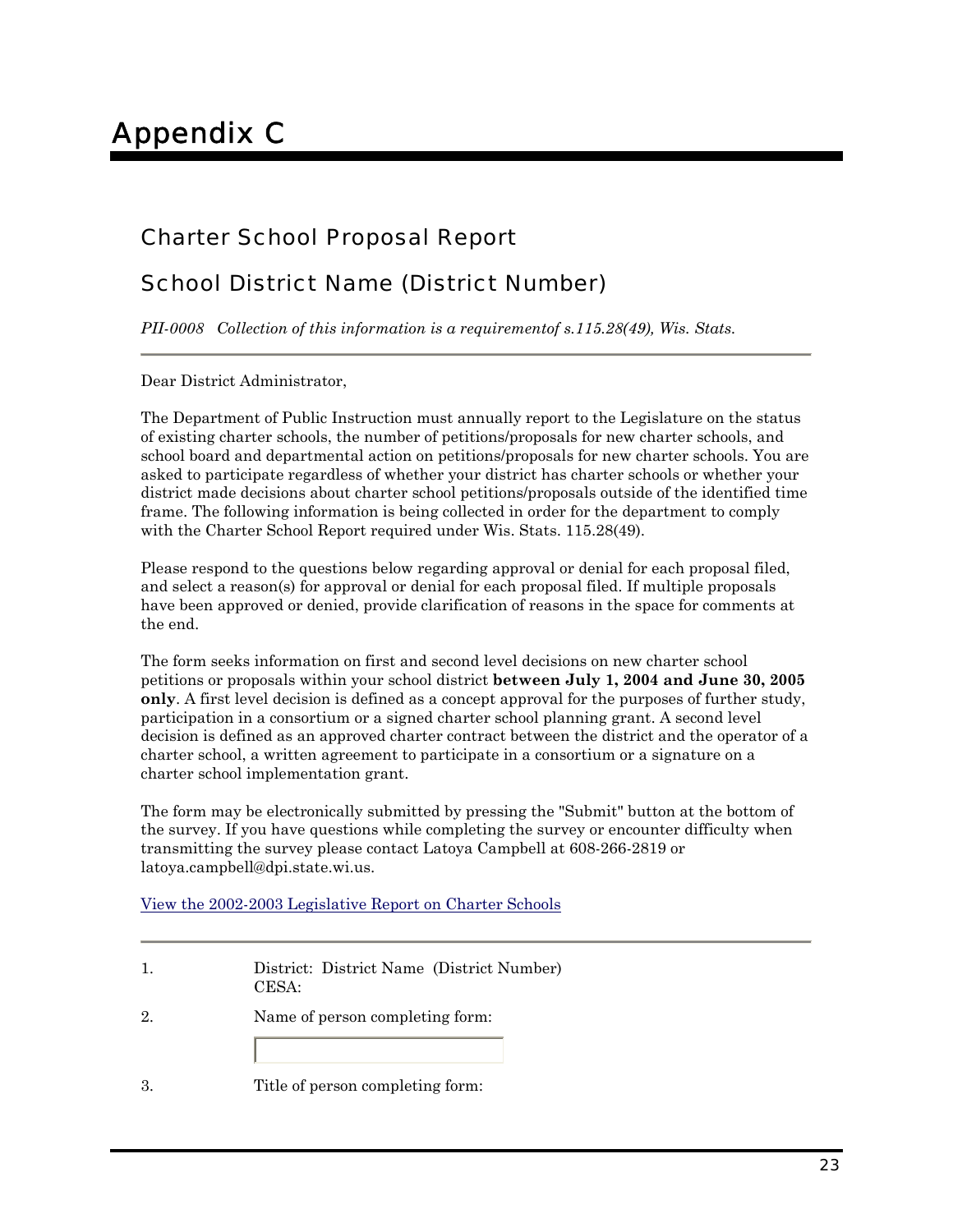| 4. | From July 1, 2004 to June 30, 2005 how many first level decisions<br>were made by the district? First level decisions are defined as a<br>concept approval for the purposes of further study, participation in a<br>consortium or a signed charter school planning grant. |
|----|---------------------------------------------------------------------------------------------------------------------------------------------------------------------------------------------------------------------------------------------------------------------------|
|    | Note: If your district did NOT have any charter school activity<br>between the dates above, please enter "0" and go to question 16.                                                                                                                                       |
| 5. | Number of approved 1st level decisions:                                                                                                                                                                                                                                   |
|    |                                                                                                                                                                                                                                                                           |
| 6. | If applicable, reason(s) for approving first level decisions (Select all<br>that apply):                                                                                                                                                                                  |
|    | a. Serves a special population                                                                                                                                                                                                                                            |
|    | b. Increases student achievement                                                                                                                                                                                                                                          |
|    | c. Increases parent/community involvement                                                                                                                                                                                                                                 |
|    | d. Attracts students                                                                                                                                                                                                                                                      |
|    | e. Realizes an alternative vision for schooling                                                                                                                                                                                                                           |
|    | f. Participates in a charter school consortium                                                                                                                                                                                                                            |
|    | If so, list the districts in the consortium:                                                                                                                                                                                                                              |
|    | g. Other                                                                                                                                                                                                                                                                  |
| 7. | Number of denied 1st level decisions:                                                                                                                                                                                                                                     |
|    |                                                                                                                                                                                                                                                                           |
| 8. | If applicable, reason(s) for denying proposals (Select all that apply):                                                                                                                                                                                                   |
|    | a. Declining enrollment                                                                                                                                                                                                                                                   |
|    | b. Financial reasons                                                                                                                                                                                                                                                      |
|    | c. Program not unique or innovative                                                                                                                                                                                                                                       |
|    | d. Lack of teacher, parent or community support                                                                                                                                                                                                                           |
|    | e. Liability of district                                                                                                                                                                                                                                                  |
|    | f. Withdrew from a multi-district consortium                                                                                                                                                                                                                              |
|    | If so, list the districts in the consortium:                                                                                                                                                                                                                              |
|    | g. Other                                                                                                                                                                                                                                                                  |
|    |                                                                                                                                                                                                                                                                           |

9. From July 1, 2004 to June 30, 2005 how many second level decisions were made by the district? Second level decisions are defined as an approved charter contract, a written agreement to participate in a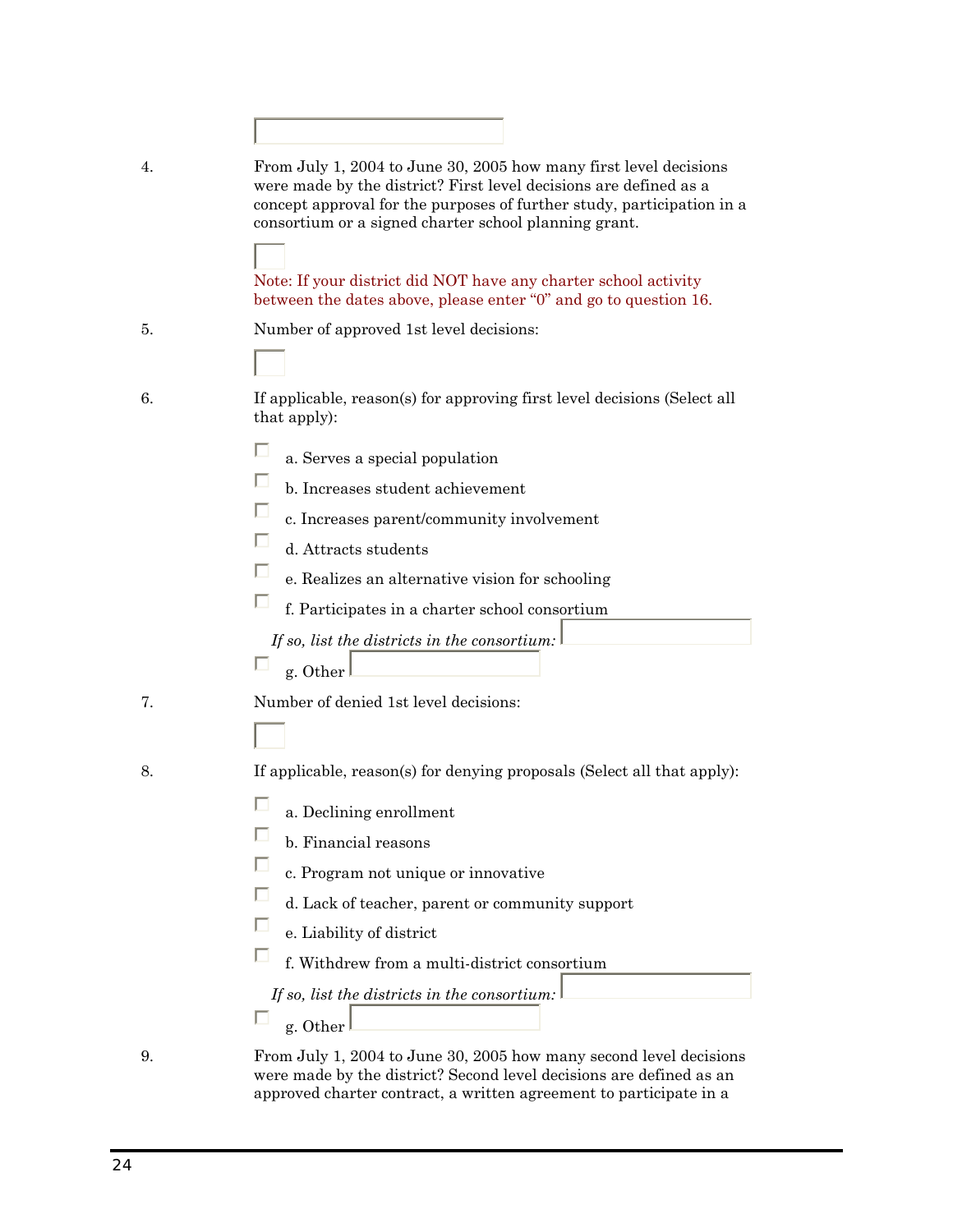|     | consortium or a signature on a charter school implementation grant.                                                                                                                                                                                                                                                                                                                |
|-----|------------------------------------------------------------------------------------------------------------------------------------------------------------------------------------------------------------------------------------------------------------------------------------------------------------------------------------------------------------------------------------|
| 10. | Number of approved 2nd level decisions:                                                                                                                                                                                                                                                                                                                                            |
| 11. | If applicable, reason(s) for approving second level decisions (Select all<br>that apply):                                                                                                                                                                                                                                                                                          |
|     | a. Serves a special population<br>b. Increases student achievement<br>c. Increases parent/community involvement<br>d. Attracts students<br>e. Realizes an alternative vision for schooling<br>f. Participates in a charter school consortium<br>If so, list the districts in the consortium:<br>g. Other                                                                           |
| 12. | Number of denied 2nd level decisions:                                                                                                                                                                                                                                                                                                                                              |
| 13. | If applicable, reason(s) for denying second level decisions (Select all<br>that apply):<br>a. Declining enrollment<br>b. Financial reasons<br>c. Program not unique or innovative<br>d. Lack of teacher, parent or community support<br>J.<br>e. Liability of district<br>f. Withdrew from a multi-district consortium<br>If so, list the districts in the consortium:<br>g. Other |
| 14. | Who initiated the charter school concept(s) or proposal(s)?<br>(Select all that apply)<br>a. District Superintendent<br>b. School Administration (principal, curriculum director, etc.)<br>c. CESA<br>d. Teachers                                                                                                                                                                  |